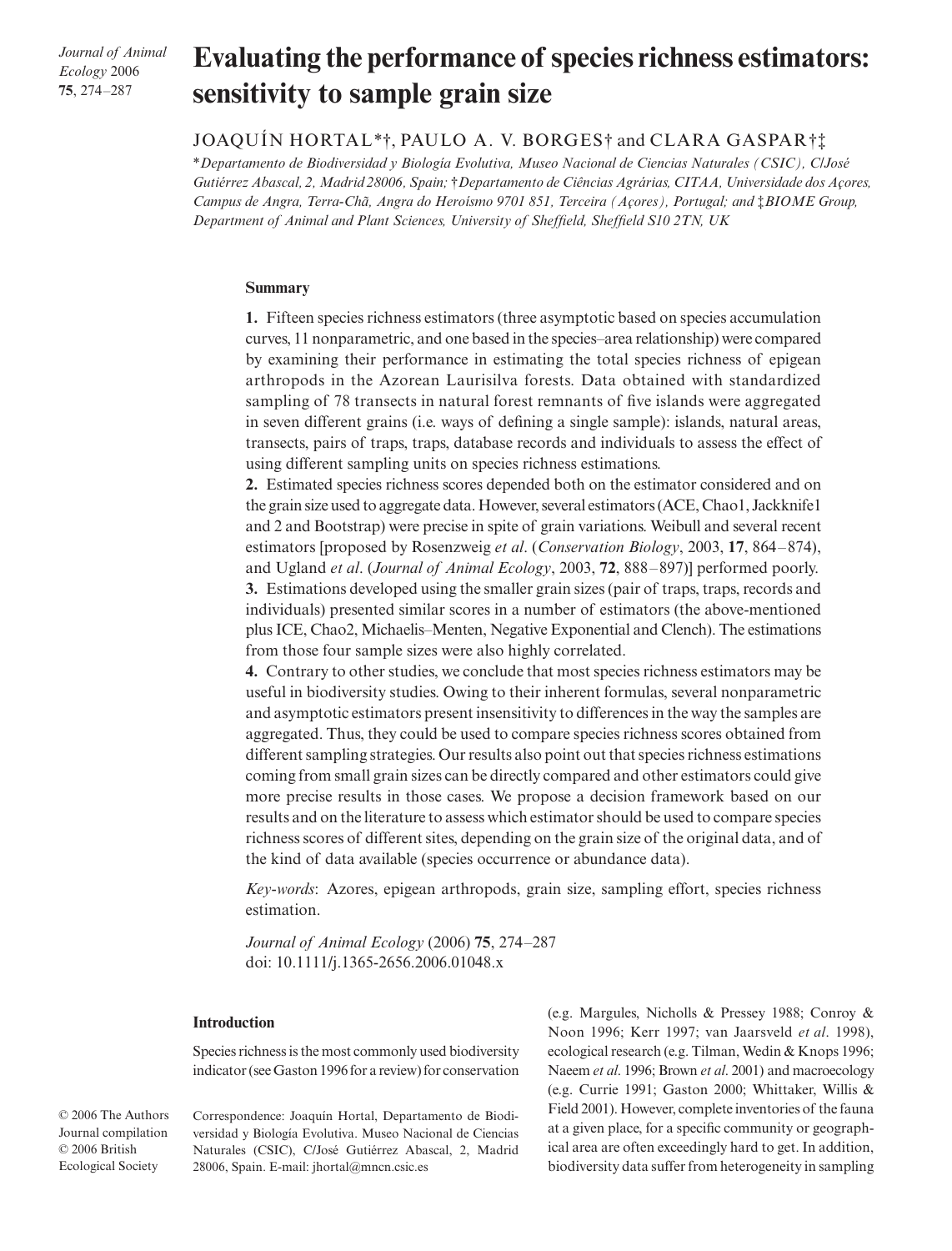strategies and/or sample size. Moreover, it is well known that differences in the characteristics of biological assemblages produce differences in sampling effectiveness. Thus, when the same sampling effort with standardized techniques is carried out in different areas and/or community types, sampling success may not be always the same, leading to important biases in the total species richness inventoried at each site.

Owing to this, studies involving comparisons of species richness among different areas, sites or communities need to use extrapolation or rarefaction techniques to 'standardize' richness data (see Palmer 1990, 1991; Baltanás 1992; Soberón & Llorente 1993; Colwell & Coddington 1994; Walther *et al*. 1995; Walther & Morand 1998; Gotelli & Colwell 2001; Walther & Martin 2001; Walther & Moore 2005). There are many methodologies currently in use for this task, from which four main groups can be distinguished:

**1.** *Nonparametric estimators* use the species-abundance and/or occurrence relationships throughout the samples to estimate total number of species, using a previously formulated nonparametric model (see, e.g. Chao & Bunge 2002; Sørensen, Coddington & Scharff 2002; Chiarucci *et al*. 2003; Rosenzweig *et al*. 2003; Shen, Chao & Lin 2003).

**2.** *Fitting species-abundance distributions*, where parametric models are adjusted to the distribution of the relative abundances of the species, and are then used to extrapolate the number of still unknown species (May 1975; Pielou 1975, 1977; see also Colwell & Coddington 1994). These kinds of methods present several still unsolved problems of methodology and performance (Walther & Morand 1998; see also Colwell & Coddington 1994 for the former, and Palmer 1990, 1991 for the latter), so they are less used for species richness estimation, and have not been included in our study.

**3.** *Species accumulation curves*, where the parameters of several asymptotic equations are adjusted to describe the relationship between sampling effort and sampling success (i.e. the number of species added to the checklist by each sample). Total richness is extrapolated as the number of species that would be found with a hypothetical infinite sampling effort (see, e.g. Lamas, Robbins & Harvey 1991; Soberón & Llorente 1993; Medellín & Soberón 1999; Hortal, Garcia-Pereira & García-Barros 2004; Jiménez-Valverde & Lobo 2005). This allows estimation of the richness of a heterogeneous territory (such as the Azorean native forests used here), as long as sampling is representative of it (Colwell, Mao & Chang 2004; R. Colwell, personal communication).

**4.** *Species–area curves*, where the number of species in several patches of different areas (either nested or not) is used to extrapolate the number of species in other patches of known area, or in a whole region, via a fitted parametric model that relates area and species richness (see Palmer & White 1994; Flather 1996; He & Legendre 1996; Scheiner *et al*. 2000; Ugland, Gray & Ellingsen 2003; Koellner, Hersperger & Wohlgemuth 2004).

These curves are usually nonasymptotic, so total richness cannot be obtained by extrapolating area to the infinite (such as in species accumulation curves), but only by extrapolating the number of species that could be expected to be found at a given area size.

Most times, species accumulation and species–area curves are confounded (see, e.g. the debate in Scheiner 2003, 2004 and Gray, Ugland & Lambshead 2004, 2005). For clarity, we consider species accumulation curves those where the area of each sample unit is not used to build the curve, whereas species–area curves include the area of each sample unit (e.g. a forest remnant, see below) in the formulation of the curve (see Colwell *et al*. 2004).

To date, numerous assessments on the performance of several of these estimators under different conditions and/or sample sizes have been carried out (e.g. Chazdon *et al*. 1998; Keating *et al*. 1998; Peterson & Slade 1998; Walther & Morand 1998; Chiarucci, Maccherini & De Dominicis 2001; Walther & Martin 2001; Brose 2002; Longino, Coddington & Colwell 2002; Borges & Brown 2003; Brose, Martinez & Williams 2003; Chiarucci *et al*. 2003; Melo *et al*. 2003; Brose & Martinez 2004; O'Hara 2005; Jiménez-Valverde *et al*. 2006; see review at Walther & Moore 2005). These works seek for the most adequate estimator, that is, the one with less *estimation bias* (deviation from the true richness value) and higher *precision* (i.e. the lesser random error), thus producing the higher *accuracy* (the combination of bias and precision) (see Walther & Moore 2005 for a review).

The idea behind such extensive evaluation work is to find estimators that could be used to compare species richness scores from different sites with reliability. Chazdon *et al*. (1998) defined three features for an ideal richness estimator: (1) independence of sample size (amount of sampling effort carried out); (2) insensitivity to unevenness in species distributions; and (3) insensitivity to sample order. The above-mentioned studies used results from similar survey methods (thus, similar sampling units) with different intensities and/or sampling success to determine the adequacy of different estimators. However, an assessment on how the different estimators perform when the units used to describe sampling effort differ among the surveyed places is yet to be done. Different sampling strategies are often used to assess species richness in natural areas or large regions. To compare richness values obtained from different survey strategies (which is often the case for macroecology studies), we need a measure with low sensitivity to this source of variation, independently of its success in determining the real number of species in a given place. The scores obtained with such an estimator would allow direct comparison of species richness between sites surveyed with different sampling methodologies, as well as with unequal sampling efforts (providing that the sampling coverage is sufficiently large). Thus, we can add a fourth feature to those proposed by Chazdon *et al*. (1998) for an ideal estimator: (4) insensitivity to heterogeneity in the sample units used among studies.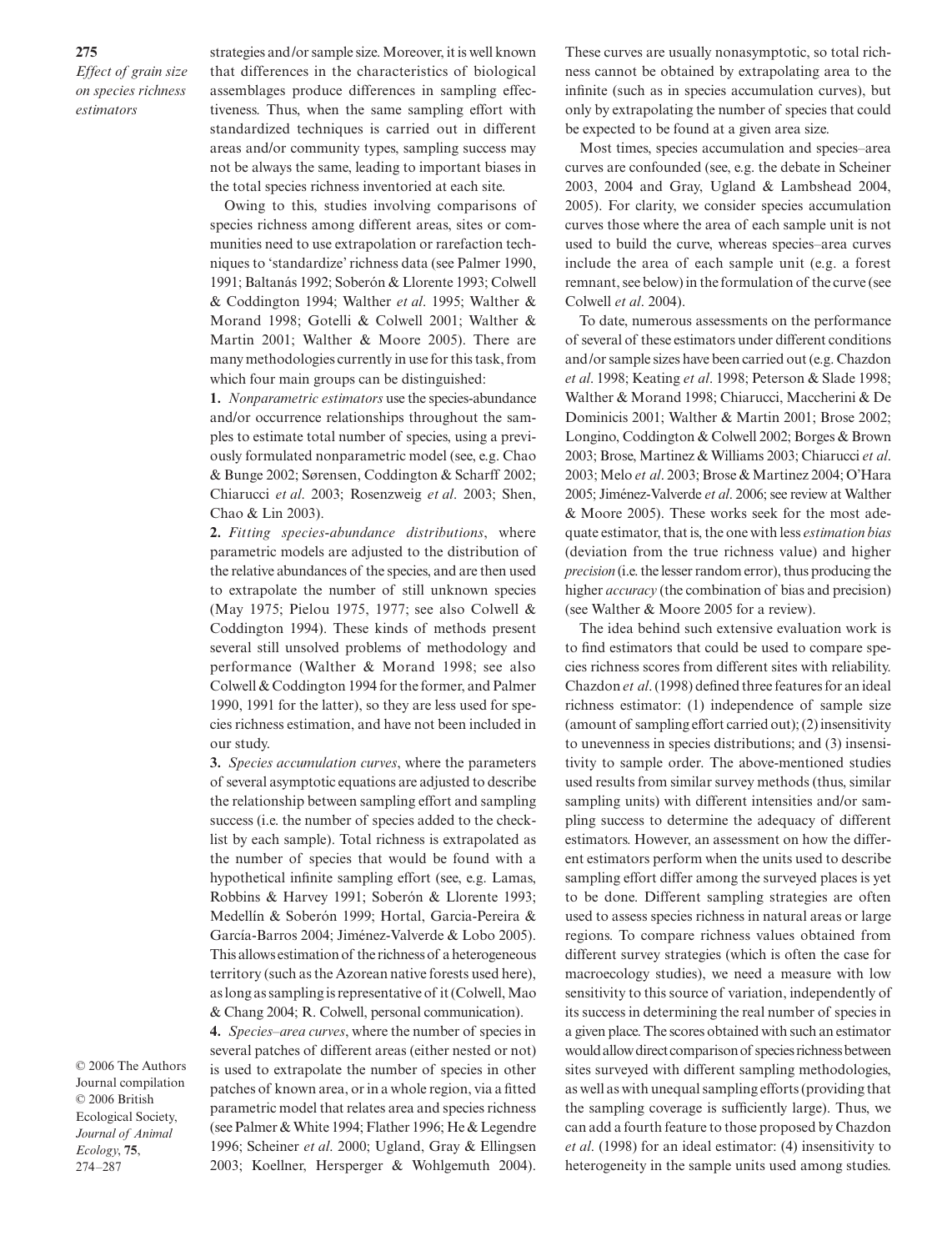Following Whittaker *et al*. (2001) recommendations, hereafter we will use the term *grain size* (see Levins 1968) to define the sampling effort unit (e.g. traps, transects, cells in a geographical grid, or landscape patches).

In this work, we analyse the effect of variation in grain size on species richness estimations. We evaluate the accuracy of the predictions obtained with many of the estimators presently available when different strategies are used to group the same dataset into different grains (i.e. sample units). To do this, we have used data from standardized surveys of the arthropod epigean community of native forests from the five major Azorean islands, in order to estimate the total number of arthropod species that occurs in the Archipelago (excluding small islands), using seven different grain sizes.

#### **Biological dataset**

The dataset used for this work comes from a study conducted in the Azorean archipelago (North Atlantic; 37–40°N, 25–31°W), which comprises nine main islands and some small islets. Aligned on a WNW–ESE axis, these islands extend for about 615 km across the Mid-Atlantic Ridge, which separates the western group (Flores and Corvo) from the central (Faial, Pico, São Jorge, Terceira and Graciosa) and the eastern (São Miguel and Santa Maria) groups. All islands are of relatively recent volcanic origin, ranging from  $250\,000$  years BP (Pico) to  $8.12$  Ma BP (Santa Maria) (Nunes 1999). The climate is temperate oceanic, with high relative atmospheric humidity (reaching 95% in high altitude native semitropical evergreen laurel forest), as well as limited temperature fluctuations throughout the year. The predominant native vegetation is 'Laurisilva', a humid evergreen broadleaf and microphyllous (hereafter short-leaf) laurel type forest.

Dominant trees and shrubs include short-leaf *Juniperus brevifolia* and *Erica azorica* (both endemics), and the broadleaf species *Ilex perado* ssp. *azorica* (endemic), *Laurus azorica* (native) and the shrub *Vaccinium cylindraceum* (endemic) (Silva *et al*. 2005).

On seven of the Azorean islands (excluding the smaller and more disturbed Graciosa and Corvo) native vegetation was surveyed within Natural Forest Reserves and/or NATURA 2000 protected areas using standardized sampling protocols (see Borges *et al*. 2005a, 2006). During the summers of 1999–2003, 150 m  $\times$  5 m transects were randomly placed in each fragment of native protected forest. Simulating a species–area relationship of 0·35 slope (a 10× increase in area implies the duplication in the number of species), transects were set up using a logarithmic scale, placing two transects in 10 ha fragments, four transects in 100 ha fragments and eight transects in 1000 ha fragments. Therefore, larger reserves received higher sampling effort (Borges *et al*. unpublished data). For the present study, only five islands were covered, those with at least two native protected areas (see Table 1) and a total of 78 transects located within 17 forest remnants were selected.

Along each transect, 30 pitfall traps were set in the ground at 5-m intervals for at least a 2-week period (see also Borges *et al*. 2005a). Fifteen traps were half-filled with a nonattractive solution with a small proportion of ethylene glycol, and the other half with a general attractive solution (Turquin) made of dark beer and some preservatives (see Turquin 1973). Traps were placed alternately along each transect. With such a procedure, it was expected not only to survey the relative abundance (although biased by their mobility) of each species sampled (with nonattractive traps), but also to capture the maximum number of species (with attractive traps).

**Table 1.** List of the studied 11 natural forest reserves, one geological reserve (\*) and five additional areas (†) with their name, code, island (PIC = Pico; FLO = Flores; SJG = São Jorge; SMG = São Miguel; TER = Terceira), number of available transects, area and altitude (minimum and maximum). When nature reserves correspond to different habitats, area and altitude are given just for their laurisilva forest remnants

|                | Name                                         | Code          | Island     | <b>Transects</b> | Area<br>(ha) | Altitude<br>(m) |
|----------------|----------------------------------------------|---------------|------------|------------------|--------------|-----------------|
|                | Morro Alto e Pico da Sé                      | FLO-MA        | <b>FLO</b> | 8                | 1558         | $300 - 915$     |
| $\overline{2}$ | Caldeiras Funda e Rasa                       | <b>FLO-FR</b> | <b>FLO</b> | 4                | 459          | $350 - 600$     |
| 3              | Mistério da Prainha                          | PIC-MP        | <b>PIC</b> | 8                | 643          | $425 - 841$     |
| 4              | Lagoa do Caiado                              | PIC-LC        | <b>PIC</b> | 4                | 131          | $800 - 939$     |
| 5              | Caveiro                                      | PIC-C         | <b>PIC</b> | 4                | 199          | $850 - 950$     |
| 6              | Pico Pinheiro†                               | $SJG-P$       | SJG        | $\overline{2}$   | 175          | $600 - 780$     |
| 7              | Pico Frades - Topo†                          | $SJG-T$       | SJG        | $\overline{2}$   | 50           | $600 - 942$     |
| 8              | Pico do Galhardo <sup>†</sup>                | <b>TER-GH</b> | <b>TER</b> | 4                | 66           | $550 - 700$     |
| 9              | Caldeira do Guilherme Moniz†                 | TER-GM        | <b>TER</b> | 4                | 408          | $455 - 470$     |
| 10             | Terra Brava†                                 | <b>TER-TB</b> | <b>TER</b> | 8                | 143          | $600 - 750$     |
| 11             | Serra de St <sup>a</sup> Barbara e M. Negros | <b>TER-SB</b> | <b>TER</b> | 12               | 1274         | $550 - 1025$    |
| 12             | Biscoito da Ferraria                         | TER-BF        | <b>TER</b> | 6                | 391          | $475 - 808$     |
| 13             | Algar do Carvão*                             | TER-AC        | <b>TER</b> | $\overline{2}$   | 28           | 629             |
| 14             | Matela†                                      | TER-M         | <b>TER</b> | $\overline{2}$   | 25           | $350 - 393$     |
| 15             | Graminhais                                   | $SMG-G$       | <b>SMG</b> | $\overline{2}$   | 27           | $850 - 925$     |
| 16             | Atalhada                                     | SMG-A         | <b>SMG</b> | $\overline{2}$   | 15           | $425 - 530$     |
| 17             | Pico da Vara                                 | SMG-PV        | <b>SMG</b> | 4                | 245          | $400 - 1103$    |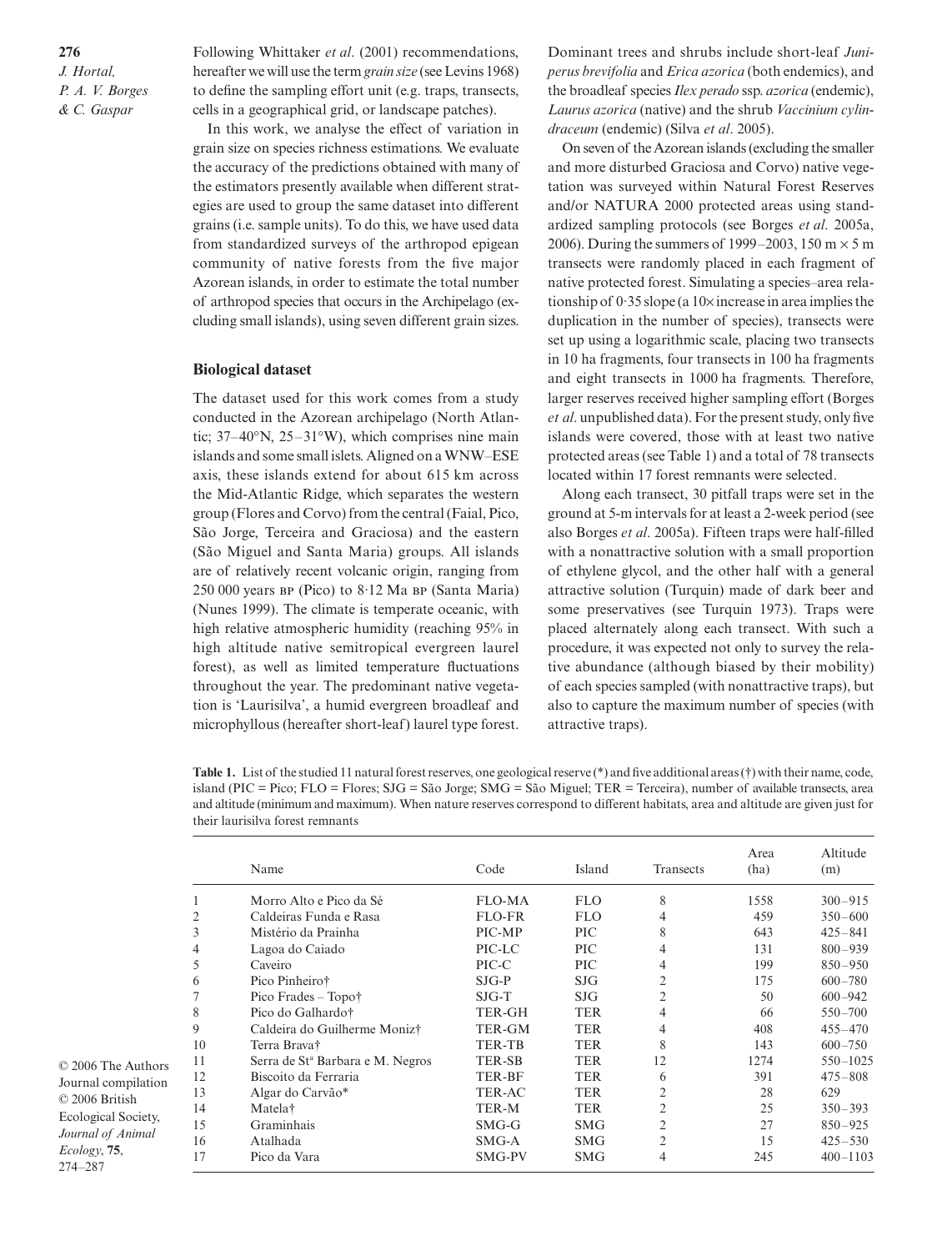All Araneae, Opiliones, Pseudoscorpiones and insects (excluding Collembola, Diplura, Diptera and Hymenoptera) were first sorted into morphospecies by students under supervision of a trained taxonomist (PB) (see Oliver & Beattie 1993, 1996). Later, the morphospecies were identified by one of us (PB) using voucher specimens already available *in situ*, and all unknowns were sent to several taxonomists for species identification (see Acknowledgements).

Atthe end of this survey, a total of 22 815 individuals, pertaining to 205 epigean arthropod species (or morphospecies) were captured. As there is no complete checklist available for the studied fauna, we provide a comparison with an expert 'guesstimate' of the total number of species. According to his expertise in such fauna, one of us (PB) has arbitrarily extrapolated the total number of epigean species for each one of the main arthropod groups present in the natural forests of the five studied islands. The recent checklist of the Azorean arthropods (Borges *et al*. 2005b), developed from an exhaustive survey of relevant literature and collections, was taken as a starting point. To get a 'guesstimate' for each group current numbers in such a checklist were taken into account, but also the degree of knowledge of each group at the Azores and PB's expertise. Only native forest fauna was considered, not counting introduced species and/or pasture dwelling species (see also Borges 1999). According to PB's knowledge, 306 species could be an approximate figure for the total number of species present in such forests (see Table 2). Such a guesstimate should not be taken as the true number of arthropod epigean species in Azorean Laurisilva, but only as a milestone to identify abnormally biased richness estimations.

#### **Data grouping**

© 2006 The Authors Journal compilation © 2006 British Ecological Society, *Journal of Animal Ecology*, **75**, 274–287

To study how variations in grain size affect species richness estimations, we have grouped data into samples using seven different strategies.

**Table 2.** Guesstimate (expert extrapolation) of total species richness of the epigean arthropod fauna of natural forest remnants in the five Azorean islands studied (São Miguel, Terceira, Pico, Flores and São Jorge). *Sobs* is the number of epigean species recorded during the survey

| Group            | Sobs           | Estimate       |  |  |
|------------------|----------------|----------------|--|--|
| Coleoptera       | 82             | 126            |  |  |
| Araneae          | 50             | 70             |  |  |
| Blattaria        |                |                |  |  |
| Chilopoda        | 6              |                |  |  |
| Dermaptera       | $\overline{2}$ | 3              |  |  |
| Diplopoda        | 12             | 20             |  |  |
| Hemiptera        | 45             | 70             |  |  |
| Opiliones        | $\overline{c}$ | $\overline{2}$ |  |  |
| Pseudoscorpiones | 3              | 4              |  |  |
| Thysanura        | $\mathcal{D}$  | 3              |  |  |
| Total            | 205            | 306            |  |  |

**1.** *Islands*: grouping all individuals captured in each island as a single sample  $(n = 5)$ .

**2.** *Natural areas*: using all data from each forest remnant as a sample  $(n = 17)$ .

**3.** *Transects*: comprising all the individuals captured in each transect  $(n = 78)$ .

**4.** *Pairs of traps* (herein, '2Traps'): combining the data of each pair of Turquin and ethylene pitfalls into a single measure (e.g. traps 1 and 2; traps 3 and 4; … of a given transect), assuming that they constitute an heterogeneous though complementary sample unit, comprising two different capture methods (see Discussion on heterogeneous sampling units at Jiménez-Valverde & Lobo 2005) (*n* = 1116).

**5.** *Traps*: using each pitfall trap separately (*n* = 2232). **6.** *Database records* (herein, 'Records'): where all the individuals of the same species present in a single trap give rise to a single sample (e.g. if a trap contains two individuals of the same species, a single sample is used, with an abundance value of 2; if, on the contrary, these two individuals pertain to two different species, two different samples occur, each one with an abundance value of 1; see examples in Hortal, Lobo & Martín-Piera 2001; Lobo & Martín-Piera 2002; and Martín-Piera & Lobo 2003) ( $n = 8666$ ).

**7.** *Individuals*: where each individual captured produces a sample ( $n = 22815$ ).

Here, it is important to point out that both Records and Individuals provide only incidence measures (although species abundance is directly included in Individuals, and indirectly in Records). Thus, the performance of abundance-based estimators (see below) could be less reliable for these two grains.

#### **Species richness estimators**

We compared the performance of 15 different species richness estimators (see abbreviations and descriptions in Table 3).

For Clench, Negative Exponential and Weibull estimators, species richness is calculated as the asymptote value of a function fitted to the smoothed species accumulation curve provided by ESTIMATES  $7.0$  (100 randomizations; Colwell 2004). This ideal curve represents an unbiased description of the sampling process, where possible effects due to the order by which the samples have been taken or listed are removed by randomizing their order of entrance in the curve. We used STATISTICA to fit each function to the data (see function equations in Soberón & Llorente 1993 for Clench and Negative Exponential, and Flather 1996 for Weibull), and then calculated the asymptote value from the so-obtained parameters (see a description of the process in Jiménez-Valverde & Hortal 2003 or Hortal *et al*. 2004). Michaelis–Menten is a nonparametric formulation of the Clench one, and is calculated in ESTIMATES as the mean score after 100 randomizations (Colwell 2004). As it presents slight differences from the scores obtained with Clench, we have included it in our analyses.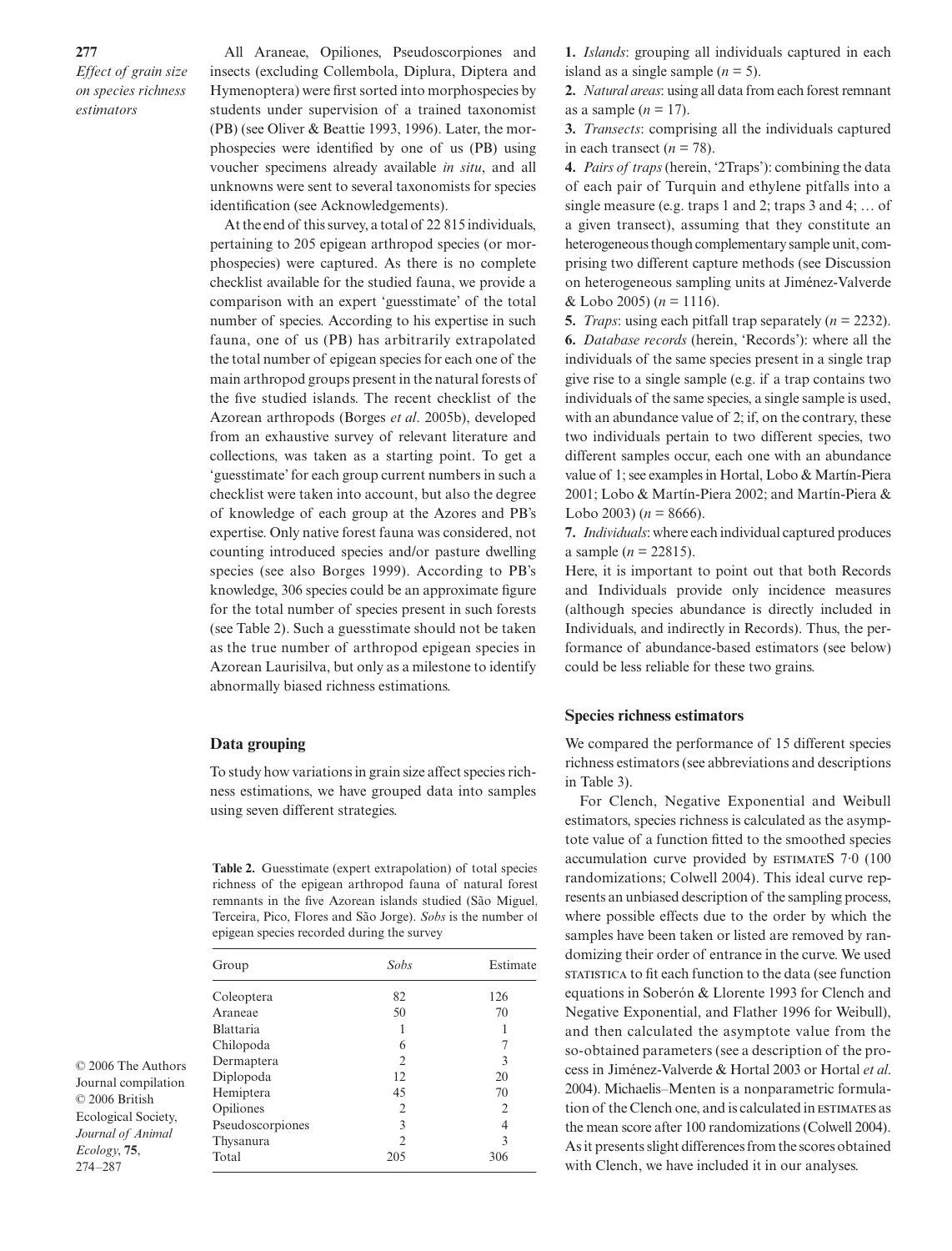**278**

**Table 3.** Characteristics of the species richness estimators used for this analysis

| Abbrev.        | Estimator                                                       | Type      | Data | Program          | Reference                                                                            |
|----------------|-----------------------------------------------------------------|-----------|------|------------------|--------------------------------------------------------------------------------------|
| Clench         | Estimation of Michaelis-<br>Menten function asymptote           | As        | In   | ESTIMATES/STAT   | Clench $(1979)$ in<br>Soberón & Llorente (1993)                                      |
| Exp Neg        | <b>Estimation of Negative</b><br>Exponential function asymptote | As        | In   | ESTIMATES/STAT   | Miller & Wiegert (1989) in<br>Soberón & Llorente (1993)                              |
| Weibull        | Estimation of Weibull<br>function asymptote                     | As        | In.  | ESTIMATES/STAT   | Brown & Mayer (1988) in<br>Flather (1996)                                            |
| <b>MM</b>      | Nonparametric Michaelis-<br>Menten richness estimator           | As/NP     | In   | <b>ESTIMATES</b> | Raaijmakers (1987) in<br>Colwell (2004)                                              |
| <b>ACE</b>     | Abundance-based Coverage<br>Estimator of species richness       | NP        | Ab   | <b>ESTIMATES</b> | Chao & Lee (1992); Chao et al.<br>(2000); Chazdon et al. (1998) in<br>Colwell (2004) |
| <b>ICE</b>     | Incidence-based Coverage<br>Estimator of species richness       | NP        | In   | <b>ESTIMATES</b> | Lee & Chao (1994); Chao et al.<br>(2000); Chazdon et al. (1998) in<br>Colwell (2004) |
| Chaol          | Abundance-based<br>estimator of species richness                | NP        | Ab   | <b>ESTIMATES</b> | Chao (1984) in Colwell (2004)                                                        |
| Chao2          | Incidence-based<br>estimator of species richness                | NP        | In.  | <b>ESTIMATES</b> | Chao (1984, 1987); Colwell (2004)                                                    |
| Jackknife1     | First-order Jackknife<br>richness estimator                     | NP        | In   | <b>ESTIMATES</b> | Burnham & Overton (1978, 1979);<br>Heltshe & Forrester (1983) in<br>Colwell (2004)   |
| Jackknife2     | Second-order Jackknife<br>richness estimator                    | NP        | In   | <b>ESTIMATES</b> | Smith & van Belle (1984) in<br>Colwell (2004)                                        |
| Bootstrap      | Bootstrap richness estimator                                    | NP        | In   | <b>ESTIMATES</b> | Smith & van Belle (1984) in<br>Colwell (2004)                                        |
| F <sub>3</sub> | Extrapolation nonparametric<br>estimator 3                      | NP        | Ab   | ws2M             | Rosenzweig et al. (2003)                                                             |
| F <sub>5</sub> | Extrapolation nonparametric<br>estimator 5                      | NP        | Ab   | ws2M             | Rosenzweig et al. (2003)                                                             |
| F <sub>6</sub> | Extrapolation nonparametric<br>estimator 6                      | NP        | Ab   | ws2M             | Rosenzweig et al. (2003)                                                             |
| Ugland         | Sample based species-area curve                                 | <b>SA</b> | Ab   | Ugland           | Ugland $et$ al. (2003)                                                               |

Abbrev. is the abbreviation used throughout this work. Type refers to the kind of method used to estimate species richness: As, asymptote value of a fitted species accumulation curve; NP, estimation using a nonparametric model; SA, species–area curve; see text for further details. Data refer to the kind of data required for the estimation: In, incidence of the species in each sample; Ab, abundance of the species in each sample. Program refers to the software used for computing (ESTIMATES 7.0 – Colwell 2004, available at [http://purl.oclc.org/estimates;](http://purl.oclc.org/estimates) STAT – any common statistical program, in this case StatSoft 2001; ws2m 3·2 (beta) – Turner *et al*. 2000, available at [http://eebweb.arizona.edu/diversity/;](http://eebweb.arizona.edu/diversity/) Ugland – Ugland *et al*. 2003, Excel® spreadsheet available at [http://folk.uio.no/johnsg/main.htm\).](http://folk.uio.no/johnsg/main.htm) See text for further explanations.

Together with the former, we evaluated another 10 nonparametric estimators. Seven are the 'classical' estimators provided by the ESTIMATES software: ACE, ICE, Chao1, Chao2, Jackknife1, Jackknife2, Bootstrap (see Table 3 for references), and have been widely used and studied (e.g. Chazdon *et al*. 1998; Brose *et al*. 2003; Chiarucci *et al*. 2003). They are available in several programs (e.g. ESTIMATES,  $SPADE - Chao & Shen 2003-05$ , or SPECIES DIVERSITY AND RICHNESS - Henderson & Seaby 2002). Here, it is important to check for the estimator formulas used by each program; while several estimators have been updated, these changes are not always available (e.g. Chao1 bias-corrected formula is used by current versions of ESTIMATES and SPADE, but not by species diversity and richness). The other three (F3, F5 and F6) are available in ws2M software (Turner, Leitner & Rosenzweig 2000), but their adequacy has not yet been formally tested against other estimators, except for the paper where they were proposed (Rosenzweig *et al*. 2003). This is also the case for the only species–

© 2006 The Authors Journal compilation © 2006 British Ecological Society, *Journal of Animal Ecology*, **75**, 274–287

area-based estimator we test (Ugland), for which the only application available is its primary source (Ugland *et al*. 2003).

## **Comparison among estimators performance**

We estimated the total species richness scores for the five studied islands using the 15 estimators and the seven different grain sizes (Table 4). The eight estimators included in the ESTIMATES package (as well as the three asymptotic ones, see Table 3) were applied to all grains, being computing times negligible (on a Pentium Centrino 1·7 GHz with 1·25 GB RAM), except for Records and Individuals (note that high computation times are due to the randomization process, which is not necessary to obtain the results of nonparametric estimators if a single estimate is needed; R. Colwell, personal communication). Computing times for  $ws2m$ werehigher, reaching 10 min in the case of 2Traps, 15 min for Traps, and 140 min for Records, being impossible to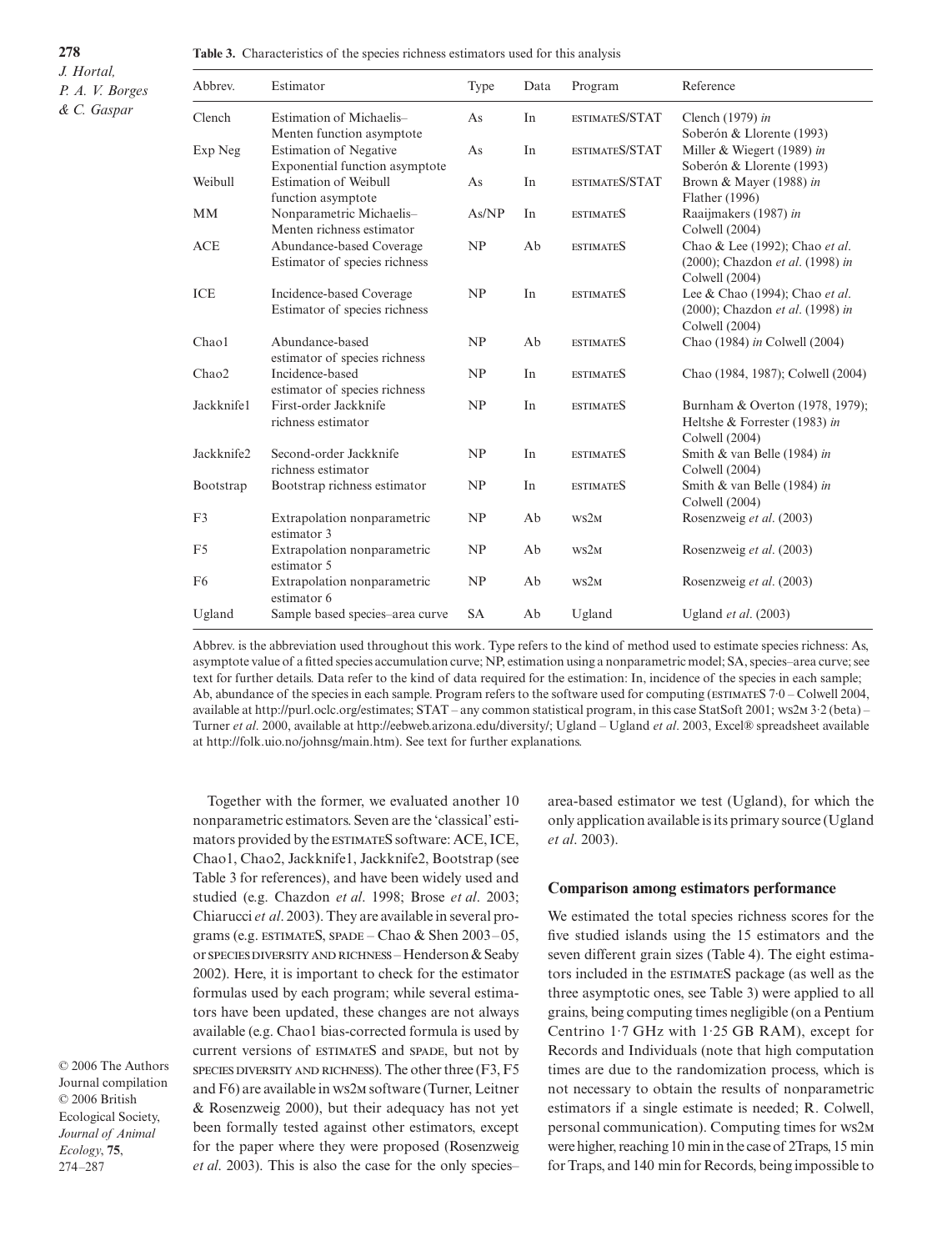**Table 4.** Species richness estimated for seven different grains by the 15 estimators analysed. *n* refers to the number of grains that could be used for each estimator; note that F3, F5 and F6 could not be used with Individuals, and the Ugland estimator could only be applied to two grains (see text). SD is the SD of the different results obtained with each estimator. Results according to ESTIMATES output (note that slight differences could appear between ESTIMATES and SPADE estimates; A. Chao, personal communication). Nt.Ar. is Natural Areas. Ind. is Individuals. Other abbreviations as in text and Table 3

| Estimator        | $\boldsymbol{n}$ | <b>SD</b> | Islands          | Nt.Ar.           | Transects                    | 2Traps                       | <b>Traps</b>                 | Records                     | Ind.             |
|------------------|------------------|-----------|------------------|------------------|------------------------------|------------------------------|------------------------------|-----------------------------|------------------|
| Clench           | 7                | 45.82     | 343.6            | 277.5            | 248.7                        | 223.9                        | 223.3                        | 223.7                       | 218.4            |
| Exp Neg          | 7                | 18.59     | 238.2            | 208.2            | 197.0                        | $188 - 7$                    | $188 - 7$                    | 188.8                       | 187.5            |
| Weibull          | 7                | 162.81    | 244.6            | 306.0            | 319.4                        | 433.4                        | 412.1                        | 407.3                       | 744.9            |
| MМ               |                  | 57.69     | 333.0            | 253.5            | $212 - 7$                    | 184.5                        | 183.5                        | $183 - 1$                   | 174.1            |
| <b>ACE</b>       |                  | 0.23      | 288.3            | 288.3            | 288.3                        | 288.3                        | 288.3                        | 289.0                       | 288.3            |
| ICE              |                  | 31.99     | 372.8            | 329.6            | 299.1                        | 291.9                        | $288 - 7$                    | $288 - 7$                   | $288 - 1$        |
| Chaol            | 7                | 2.79      | $298.1 \pm 34.9$ | $301.8 \pm 34.9$ | $301.8 \pm 34.9$             | $301.8 \pm 34.9$             | $301.8 \pm 34.9$             | $307.2 \pm 37.7$            | $304.2 \pm 34.9$ |
| Chao2            | 7                | 32.35     | $379.5 \pm 48.3$ | $363.0 \pm 49.3$ | $361 \cdot 0 \pm 53 \cdot 1$ | $311 \cdot 2 \pm 37 \cdot 7$ | $311 \cdot 2 \pm 37 \cdot 7$ | $307.2 \pm 37.7$            | $304.2 \pm 34.9$ |
| Jackknife1       | 7                | 10.08     | $293.8 \pm 22.6$ | $287.8 \pm 13.8$ | $282.0 \pm 11.1$             | $270.9 \pm 8.3$              | $271.0 \pm 8.3$              | $271 \cdot 0 \pm 8 \cdot 1$ | $268.0 \pm 7.9$  |
| Jackknife2       | 7                | 15.24     | 345.1            | 345.6            | 339.7                        | 316.9                        | 316.9                        | $317 - 0$                   | $311 - 0$        |
| <b>Bootstrap</b> | 7                | 4.80      | 244.3            | 240.6            | 237.3                        | 232.9                        | 232.9                        | 232.9                       | $231 - 7$        |
| F <sub>3</sub>   | 6                | 381.23    | 1255.3           | 631.2            | 435.5                        | 297.8                        | 295.1                        | $261-1$                     |                  |
| F5               | 6                | 2053.94   | 5514.3           | 1776.8           | 670.3                        | 334.7                        | 331.6                        | 278.5                       |                  |
| F6               | 6                | 457.98    | 1588.9           | 618.4            | 512.3                        | 422.6                        | 444.6                        | 415.2                       |                  |
| Ugland           | 2                | 113.29    |                  | $601-1$          | 440.9                        |                              |                              |                             |                  |

compute the matrix of Individuals. For the species– area curve estimator (Ugland) the samples needed to be partitioned into up to five different groups, and due to Excel® limitations, it was only possible to use up to 240 samples. Thus, we could only apply it to two grain sizes (Natural Areas and Transects), allowing the use of the 17 Natural Areas or the 78 Transects partitioned into the five groups (islands).

We evaluated the effect of variations in grain size on species richness estimation in two ways. First, we evaluated the sensitivity of the estimators to such variations, in order to identify those with higher independence from grain. To do this, we used *precision* (i.e. the variability in the estimates obtained with different grains) and, secondarily, *bias* (i.e. the distance between the estimates and the guesstimate of 306 species) (see Walther & Moore 2005). The best-performing estimators can be regarded as the most suitable to compare areas sampled with different grains. Second, we used the results from the more precise estimators to analyse the suitability of using different grain sizes for comparable biodiversity studies. We characterized the relationships among the estimates obtained with different grains, to determine which groups of grains presented similar values when the same estimator is used. This way, we identified which pairs or groups of grains produce comparable estimations.

# PERFORMANCE OF SPECIES RICHNESS **ESTIMATORS**

© 2006 The Authors Journal compilation © 2006 British Ecological Society, *Journal of Animal Ecology*, **75**, 274–287

Five estimators (Ugland, F3, F5, F6 and Weibull) performed clearly worse than the other 10. Ugland could only be applied to two grain sizes, showing low precision, and both estimations seem unrealistic when compared with the guesstimate  $(601)$  species estimates using Natural Areas, and 440·9 using Transects; see Table 4). The same occurred with F3, F5 and F6, which

also showed low precision and extremely biased scores in the greatest grain sizes (see Table 4 and Fig. 1). Although the three were more precise and less biased at grains smaller than Transect (which are at most times directly comparable, see *Relationships among grain sizes* below), their overall performance was worse than the other estimators. While their ranges in these three estimates are equal or higher than 30 (36·71 for F3, 56·15 for F5, and 29·44 for F6), almost all the other estimators presented variations smaller than 5·5. The only 'classical' estimator with a similar performance is Weibull (with a range of 26·17 in the estimates for 2Traps, Traps and Records), which also presents an erratic behaviour. While the other estimators show a more or less constant pattern of diminishing estimated scores as grain diminishes (see Fig. 2), Weibull reaches an unrealistic top value when calculated using Individuals (nearly 750 species; see Table 4). This pattern is probably due to the high effectiveness of this function in adjusting to the smoothed species accumulation curves (adjusted  $R^2$  scores always higher than 99.99%; see also Jiménez-Valverde *et al*. 2006). Such 'overfitting' to the different curves obtained with each grain makes this estimator extremely dependent on grain size. Owing to their poor performance, we have excluded these five estimators from the rest of the analyses.

All the other 10 estimators showed limited variability, with SDs always less than 60 species (*c.* 20% of the guesstimate) (Table 4). In general, most of them showed a decreasing pattern, producing higher estimations at the greater grains, and similar estimated scores at the four smaller grain sizes (2Traps, Traps, Records and Individuals) (Fig. 2). The abundance-based estimators ACE and Chao1, and, to a lesser extent, Bootstrap, showed a high precision, with negligible SDs (0·23, 2·79 and 4·80, respectively; see Table 4), produced by the little variations due to data aggregation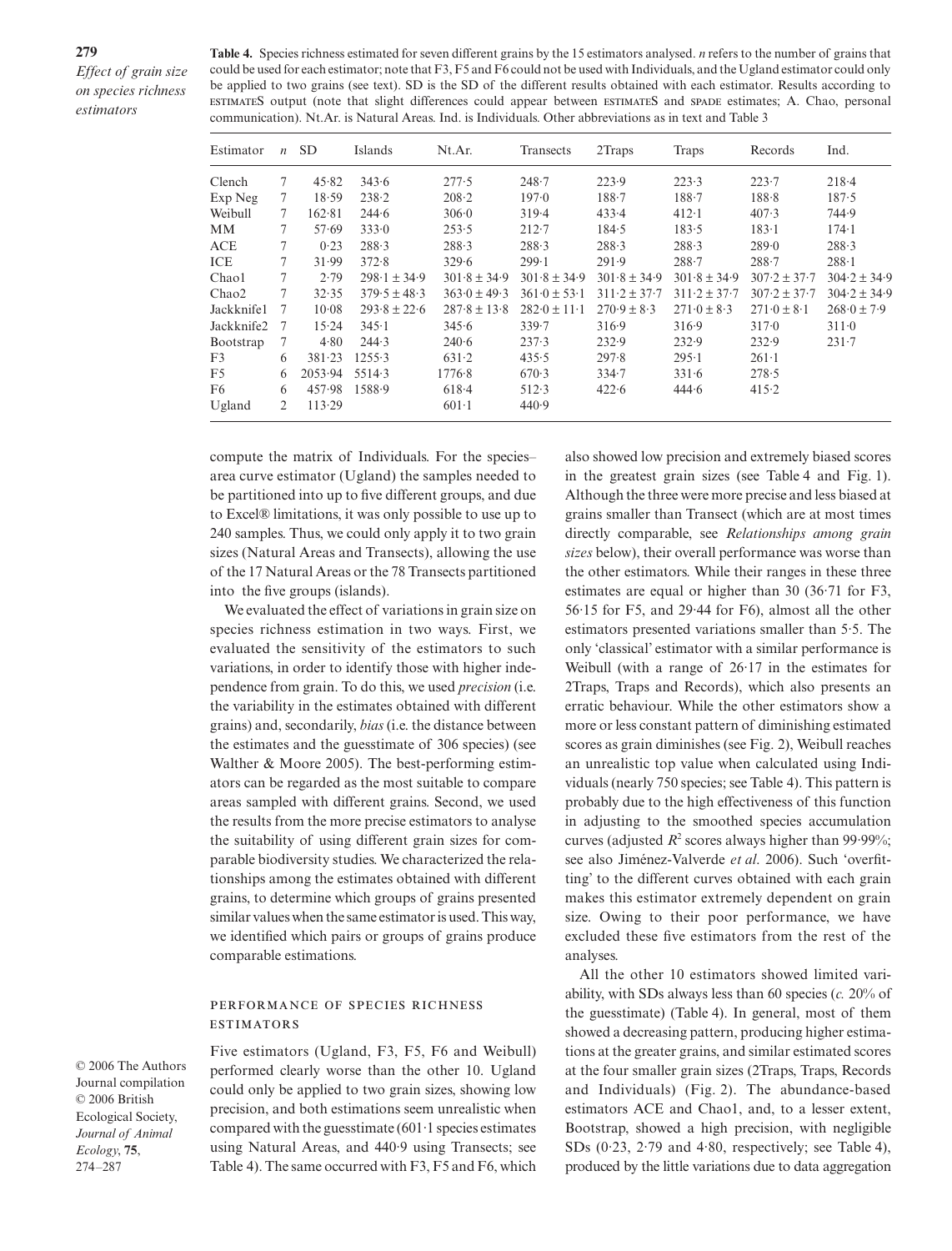

**Fig. 1.** Variability in the species richness scores calculated by each estimator. Square plots represent the mean, boxes show the SD, and whiskers provide the 95% confidence interval (1·96\*SD). The left graph shows 14 of the studied estimators (note that Ugland is excluded). As F3, F5 and F6 could only be applied to six grain sizes (see text), 'Individuals' is excluded from the calculations of this graph. Owing to the high variability in these three estimators, the other 11 are represented in the right graph, using data for the seven grain sizes. Here, the guesstimate (306 species) is represented by a discontinuous line, and the observed richness (205 species) as dots and lines (see text). Abbreviations as in text and Table 3.

in samples at each grain. First- and second-order Jackknife estimators also showed great precision. To the contrary, incidence-based estimators ICE and Chao2, and asymptotic estimators (Clench, Negative Exponential and Michaelis–Menten) showed consistently higher scores at greater grain sizes. These three asymptotic estimators, as well as Bootstrap, were also negatively biased, performing even worse than the observed number of species (Negative Exponential and Michaelis–Menten estimators; Fig. 2). Again, ACE and Chao1 showed the best performance, with scores very close to the guesstimate throughout the different grains. ICE, Chao2, and the two Jackknife estimators performed quite well in the smaller grains. Although being cautious about our guesstimate, all these nonparametric estimators seemed to present higher accuracy in their estimations, thus seeming a better option than asymptotic estimators and Bootstrap.

The results of all 10 estimators were highly dependent on the level of sampling effort (sample coverage), providing lower richness scores when calculated from a lower number of samples. We calculated the predictions of these estimators at four levels of sample coverage (30, 50, 70 and 100% of the samples). For each grain, we calculated the average species richness predicted after 100 randomizations at each sample coverage level (e.g. the mean predictions for each of the 10 estimators at 23 (30%), 39 (50%), 55 (70%) and 78 (100%) samples of Transects, or at 2600, 4333, 6066 and 8666 samples of Records). Islands grain size was excluded due to its low number of samples. Then, we calculated the mean and SD for each estimator and level of sample coverage, to account for the bias and precision of their predictions (Table 5). Although the abundance-based nonparametric estimators (ACE and Chao1) are more precise, when we analyse the effect of sample coverage their advantage over the rest of the estimators diminishes. While their precision decreases at lower sampling intensities, the variability of incidence-based and Jackknife nonparametric estimators diminishes or remains more or less constant (see Table 5).

#### RELATIONSHIPS AMONG GRAIN SIZES

Species richness estimates were highly correlated among the smaller grains. We compared the results of the 10 best-performing estimators (see before) at each grain size to determine which ones produced similar estimates (Fig. 3). Islands was the most dissimilar grain, only significantly related to Natural Areas (Pearson  $R = 0.850$  and Transects (Pearson  $R = 0.733$ ). The extremely high correlation (Pearson  $R = 1.000$ ) between Traps and 2Traps, and between Records and Individuals is remarkable. Interestingly, both pairs of grains were also highly correlated (Pearson  $R = 0.996$ ). Thus, it seems equivalent to use any of these four grains, at least in the studied case. In addition, these were the grains where the scores obtained from nonparametric estimators were less biased (see Fig. 2).

# **Discussion**

Species richness is a central component of biodiversity (Gaston 1996; Gaston & Blackburn 2000). As the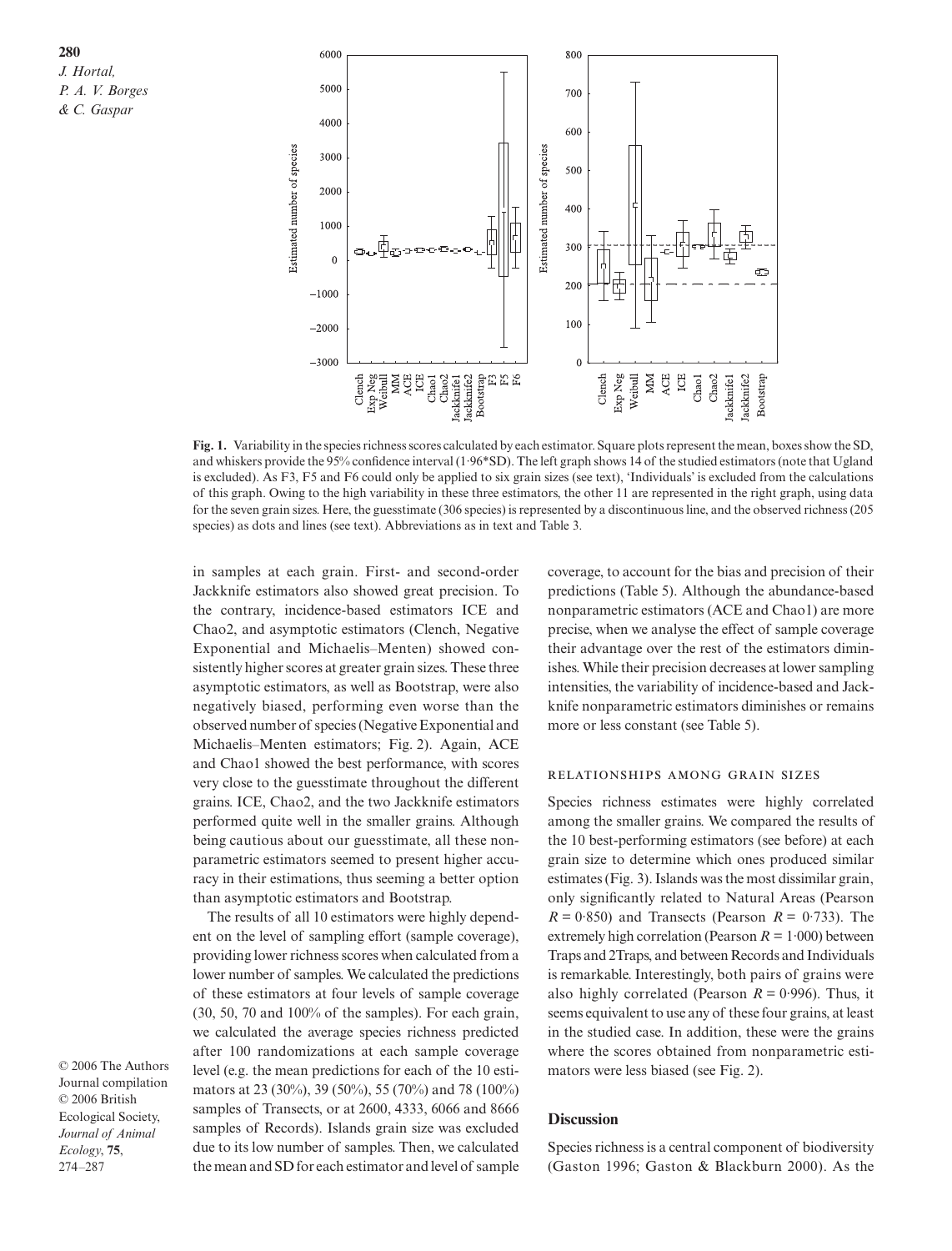# **281**

*Effect of grain size on species richness estimators*



**Fig. 2.** Performance of the 10 less variable estimators across grain sizes. The discontinuous line shows the guesstimate, and the observed number of species is represented as dots and lines. Abbreviations as in text and Tables 3 and 4.

real number of species is unknown after sampling campaigns, estimators are needed to provide a clearer picture of species richness patterns. To date, many estimators are available, a number that increases as new approaches to the analysis of the process of species accumulation with sampling effort are developed (e.g. Colwell *et al*. 2004). However, the estimation of the true number of species in a given place or area seems to be elusive. Unfortunately, when a nearly complete checklist is available (in simulations or extremely wellknown areas), most times the actual richness figures are not accurately estimated (e.g. Brose *et al*. 2003; Brose & Martinez 2004), depending on the data and the estimator used (see Walther & Morand 1998; Walther & Martin 2001). Despite this drawback, such estimators could be also useful if they provide a good picture of species richness patterns. Hortal *et al*. (2004) found that predictive models of the geographical distribution of species richness developed from Clench estimations were more accurate and representative than the models developed from observed scores, due to the diminution in the estimations of the bias due to unequal sampling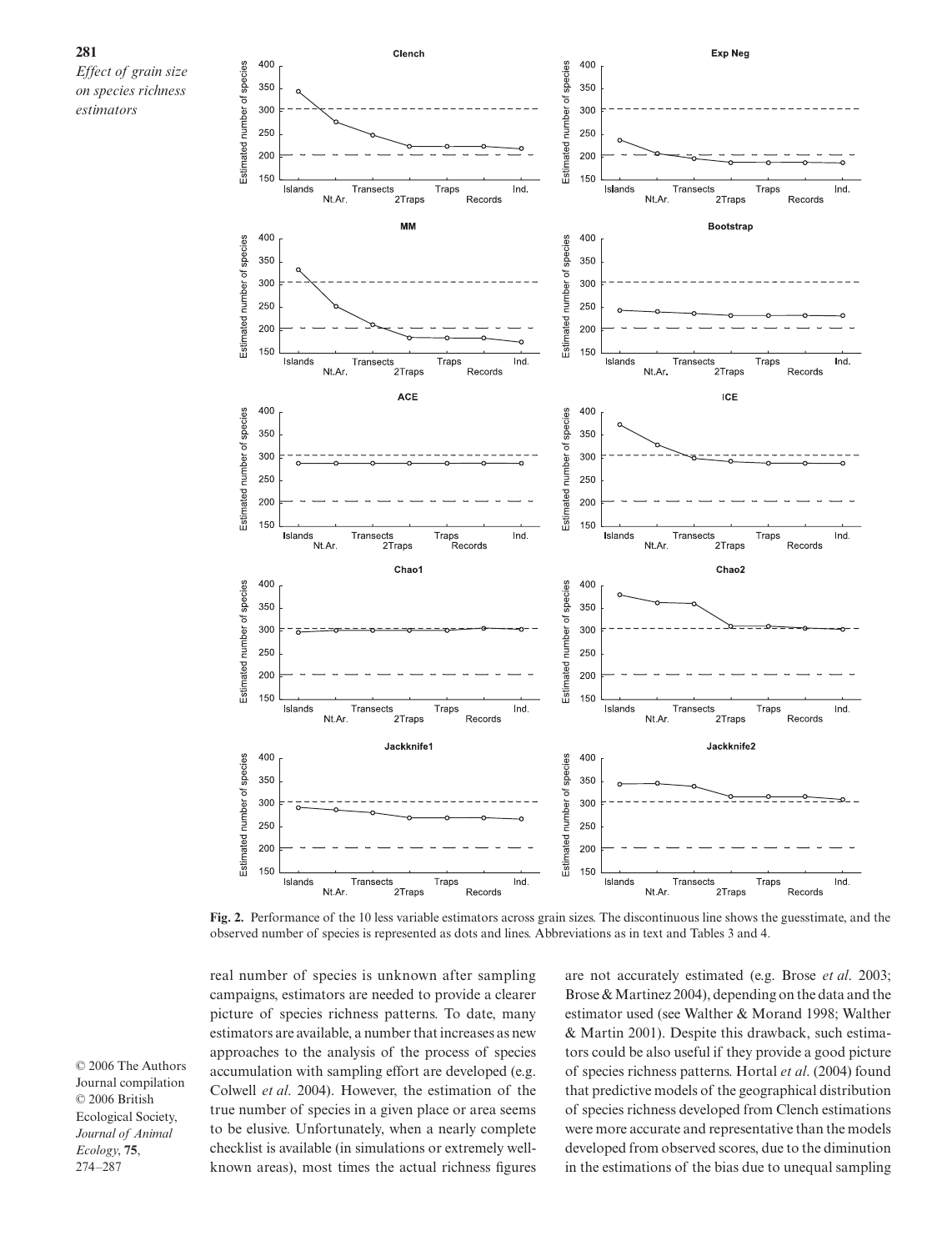Table 5. Mean and SD of the estimates of species richness at different sample coverage (30, 50, 70 and 100% of the samples; Islands was excluded from this analysis due to its low number of samples) for the 10 less variable estimators

|             | Mean species richness estimation |                |        |                | <b>SD</b> |           |           |           |
|-------------|----------------------------------|----------------|--------|----------------|-----------|-----------|-----------|-----------|
| $%$ samples | 30%                              | 50%            | 70%    | 100%           | 30%       | 50%       | 70%       | 100%      |
| Clench      | 171.80                           | $200 \cdot 05$ | 217.12 | 235.92         | 19.99     | $21 - 03$ | 21.47     | 23.02     |
| Exp Neg     | 132.50                           | 158.44         | 173.96 | 193.15         | 4.66      | 5.74      | 6.46      | 8.15      |
| <b>MM</b>   | 147.16                           | 168.34         | 181.50 | 198.58         | 26.89     | 28.49     | 28.82     | 29.92     |
| <b>ACE</b>  | 184.63                           | 229.71         | 255.64 | 288.44         | 14.23     | 11.44     | 8.86      | 0.25      |
| ICE         | 202.18                           | 243.42         | 267.79 | 297.67         | 13.55     | 12.96     | 12.83     | 16.18     |
| Chaol       | 191.77                           | 230.75         | 258.34 | $303 \cdot 11$ | 20.13     | 13.01     | $11 - 27$ | 2.24      |
| Chao2       | 209.27                           | 243.49         | 271.47 | 326.33         | 6.13      | 3.77      | 4.85      | $27 - 78$ |
| Jackknife1  | 181.27                           | 219.30         | 242.98 | 275.12         | 5.24      | 2.05      | 3.79      | 7.89      |
| Jackknife2  | 209.99                           | 247.97         | 281.97 | 324.52         | 6.77      | 6.87      | 6.17      | 14.37     |
| Bootstrap   | 154.37                           | 187.54         | 208.08 | 234.70         | 6.97      | 1.98      | 0.64      | 3.46      |



**Fig. 3.** Relationships between grain sizes. Cluster analysis was developed using Unweighted Pair-Group Average as linkage rule (see e.g. Sokal & Rohlf 1995), and Spearman correlations (Table 6) as similarity measure. Abbreviations as in text and Table 4.

effort. Here, in addition to the accuracy in representing real species richness score (that is virtually unknown, such as present data), we stress the importance of the estimates being comparable as a criterion for the adequacy of estimators (see, e.g. Palmer 1990, 1991). For an estimator to be useful, it should combine accuracy in representing real species richness with the capacity to give unbiased estimations of the differences in species richness among areas and/or grain sizes.

With regard to estimator performance, it is important to point out the poor results shown for these data by the new estimators proposed by Rosenzweig *et al*. (2003) and Ugland *et al*. (2003), as well as of Weibull (Flather 1996). Therefore, and given our results, the use of the estimators F3, F5, F6, Weibull and Ugland is currently not advisable, until their performance in future comparative analyses determine that they could be worth using in a number of cases. Once these estimators were excluded, the rest seem to perform more or less well. However, asymptotic estimators appear less desirable; they consistently underestimate species richness, a pattern well-documented in the literature (see, e.g.

Lamas *et al*. 1991; Soberón & Llorente 1993; Colwell & Coddington 1994; Chazdon *et al*. 1998; Gotelli & Colwell 2001; Walther & Martin 2001; Melo *et al*. 2003; Brose & Martinez 2004; Hortal *et al*. 2004; Walther & Moore 2005; Jiménez-Valverde *et al*. 2006). Although the performance of nonparametric estimators has been always questionable (see, e.g. Longino *et al*. 2002; Chiarucci *et al*. 2003; Jiménez-Valverde & Hortal 2003; O'Hara 2005), neither observed species richness, nor species–area curves or asymptotic estimators seem to perform better than most of these estimators. Therefore, we believe that they should be used in the absence of complete inventories, despite their drawbacks and potential inaccuracy.

The estimations of the abundance-based Chao1 and ACE nonparametric estimators were independent from the grain used to aggregate the samples. This result was expected as both estimators are calculated from the species frequencies directly obtained from the total pool of individuals (A. Chao and R. Colwell, personal communication). Therefore, abundance data remain the same, regardless of the grain size used to aggregate data (except for Records, a measure of incidence), so only small variations due to data aggregation in samples appear. This property makes both abundance-based estimators extremely useful to compare data coming from different grains; as they depend on total species abundances, they should be quite robust to variations in grain size if sample coverage is sufficiently large (A. Chao, personal communication). However, differences in the survey methodologies and sampling effort used at the different sites (i.e. sampling bias *sensu* Walther & Moore 2005) could also affect estimations, so to compare surveys with different grain size data should be carefully examined to determine if they are comparable. It is also worth mentioning the low bias of both Chao1 and ACE estimators in our study, although this result cannot be taken as a general rule (see Walther & Moore 2005). On the contrary, although Bootstrap estimates are also highly precise, its clear underestimations of species richness (also reported by Chiarucci *et al*. 2003) prevent us from using it.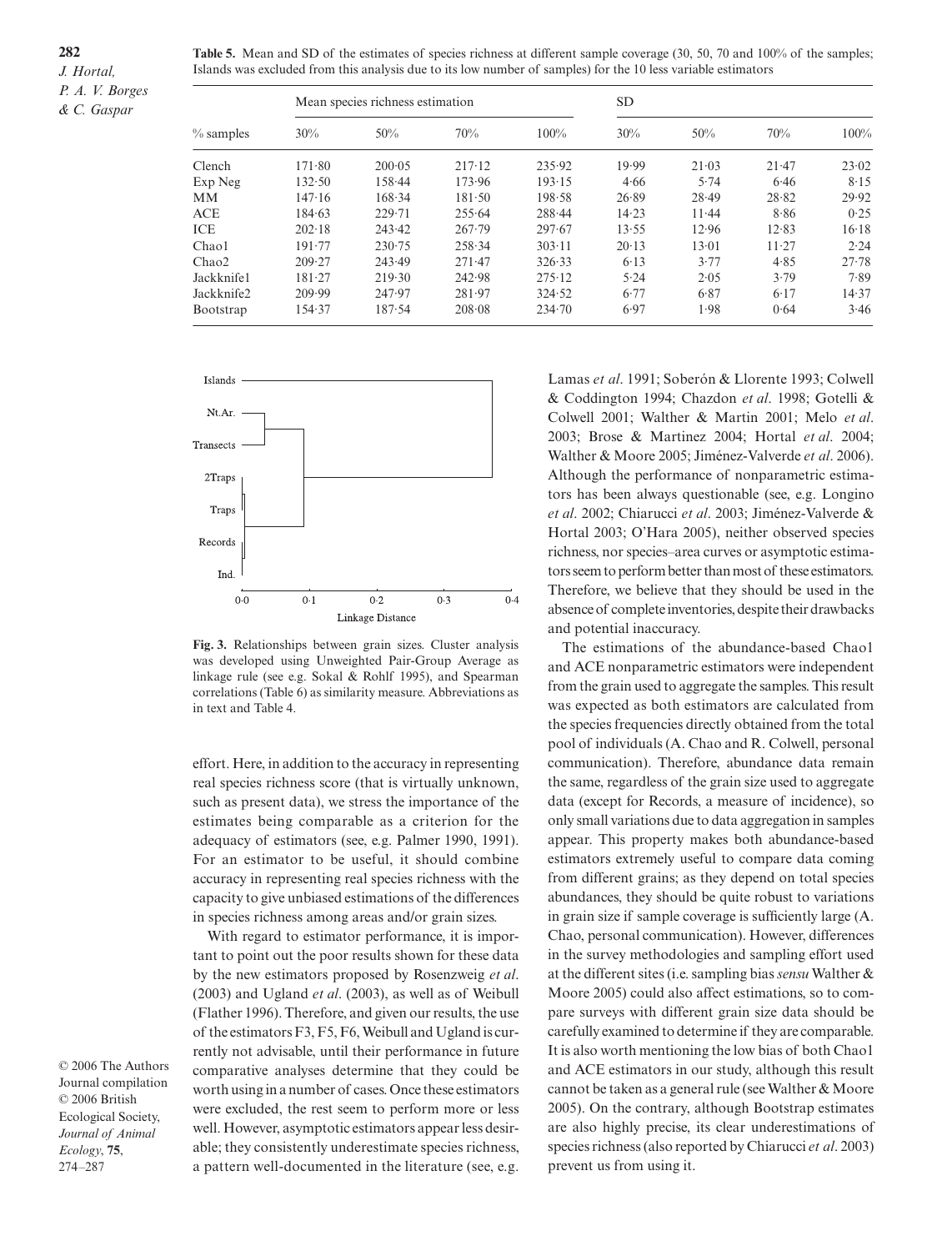Having said this, it is important to take into account other effects to determine if these two abundance-based estimators are preferable. Given that other estimators have been identified as being more accurate in previous analyses, they could be a better alternative if the data to be compared have small variations in sample grain sizes. Interestingly, when the effect of sample coverage is studied, the precision of abundance-based estimators ACE and Chao1 diminishes at lower sampling intensities, whereas it remains constant or even increases for incidence-based and Jackknife nonparametric estimators (see Table 5). A higher precision of incidencebased estimators at low sampling intensities has been previously reported (e.g. Chazdon *et al*. 1998), so they appear to be the best option when sampling effort has been scarce. In our study, Jackknife and incidencebased estimators showed an erratic behaviour in the greater grain sizes. However, when grain is maintained constant, these four estimators (ICE, Chao2, Jackknife1 and Jackknife2) have been reported to be more accurate and less sensitive to other drawbacks, such as sample coverage, patchiness of species distributions, variability in the probability of capture, and many others (see Palmer 1990, 1991; Baltanás 1992; Palmer & White 1994; Chazdon *et al*. 1998; Chiarucci *et al*. 2001; Brose *et al*. 2003; Brose & Martinez 2004). Therefore, a balance between sample grain (see below) and sample coverage is needed to make the best choice of an estimator for specific datasets.

With regard to the most-adequate grain size for aggregating samples, it seems that any of the small grains (2Traps, Traps, Records and Individuals) here considered could give an appropriate picture of the community. All these grains refer to data captured in a single point, or a reduced area. Their high similarity could be due either to the effectiveness of such point data to describe the studied fauna, or to the fact that the arthropod community of a limited area is sampled equally by all of them. Gotelli & Colwell (2001) discuss the differences between using individuals or samples as a measurement of sampling intensity. Given our results, estimations made using individuals did not differ so much from those obtained using small samples, such as traps. On the other hand, greater grains, including Transect, seem not to be adequate to obtain unbiased species richness estimations that could be compared among different places and/or grains. As a conclusion, data referred to a point or a small area (a plot) seem to be the most adequate to estimate species richness. We thus recommend that authors should record and make available the abundance data for traps or similar units in biological databases and published papers. Not compiling the information available from biodiversity studies in an extensive way, but just for transects or local studies, may result in the loss of useful information on biodiversity patterns.

© 2006 The Authors Journal compilation © 2006 British Ecological Society, *Journal of Animal Ecology*, **75**, 274–287

The performance of Records is particularly remarkable; this is a measure that, although seeming less informative, performs as well as Individuals and Traps.

Records is just an incidence measure; that is, a sample of each time a species is recorded in a different place, day, trap, or by a different collector regardless of the number of individuals found. In spite of this, their performance in our study has been also good when using abundance-based estimators (see above). Other studies have demonstrated the utility of this measure to characterize sampling effort (Hortal *et al*. 2001; Lobo & Martín-Piera 2002; Martín-Piera & Lobo 2003), and recent works demonstrate its accuracy to describe the process of species accumulation from heterogeneous data (J.M. Lobo unpublished results; Romo Benito & García-Barros 2005). Thus, we encourage the use of this measure to analyse data coming from heterogeneous sources, such as studies made with different methodologies, or museum and collection data, a still underestimated but valuable reservoir of biodiversity data (see Petersen & Meier 2003; Petersen, Meier & Larsen 2003; Graham *et al*. 2004; Suarez & Tsutsui 2004).

Many times the information available for biodiversity meta-analyses comes from heterogeneous sources and different sampling methodologies, and thus, from different grains. Given the here-presented grain-associated performance, as well as the recommendations made by Chazdon *et al*. (1998), Brose *et al*. (2003) and Brose & Martinez (2004), among others, we propose a decision framework to determine which estimator should be used in each case (see Table 6). When all data pertain to comparable grains (or small grains, which we have seen to provide similar estimates), ICE, any of the two Jackknives, or Chao2 should be preferred. The relative performance of these estimators is still under discussion, as the results obtained to date are heterogeneous. For example, whereas Chazdon *et al*. (1998) found a better performance of ICE and Chao2 at low sample coverages, Brose *et al*. (2003) found that the behaviour of the latter is erratic and dependent on sample coverage, and that Jackknife estimators were the most accurate in determining species richness. We thus recommend following the recommendations given in Chazdon *et al*. (1998), as well as the decision paths provided by Brose *et al*. (2003), and Brose & Martinez (2004), to decide which estimator should be used when grains are similar

**Table 6.** Choice of the best species richness' estimator for biodiversity meta-analyses, depending on data characteristics (abundance or incidence) and studied grain sizes ('Comparable' means similar grain sizes and 'small grains' refer to data about Traps, small groups of Traps, Records or Individuals). Note that the estimators recommended for abundance data when using 'Comparable and/or small grains' are of incidence type

|                                                                            | Abundance<br>data                                     | Incidence<br>data                                                    |
|----------------------------------------------------------------------------|-------------------------------------------------------|----------------------------------------------------------------------|
| Comparable and/<br>or small grains<br>Noncomparable<br>and/or great grains | ICE, Jackknifel,<br>Jackknife2. Chao2<br>ACE or Chaol | ICE, Jackknife1,<br>Jackknife2, Chao2<br>Jackknifel or<br>Jackknife2 |

#### **283**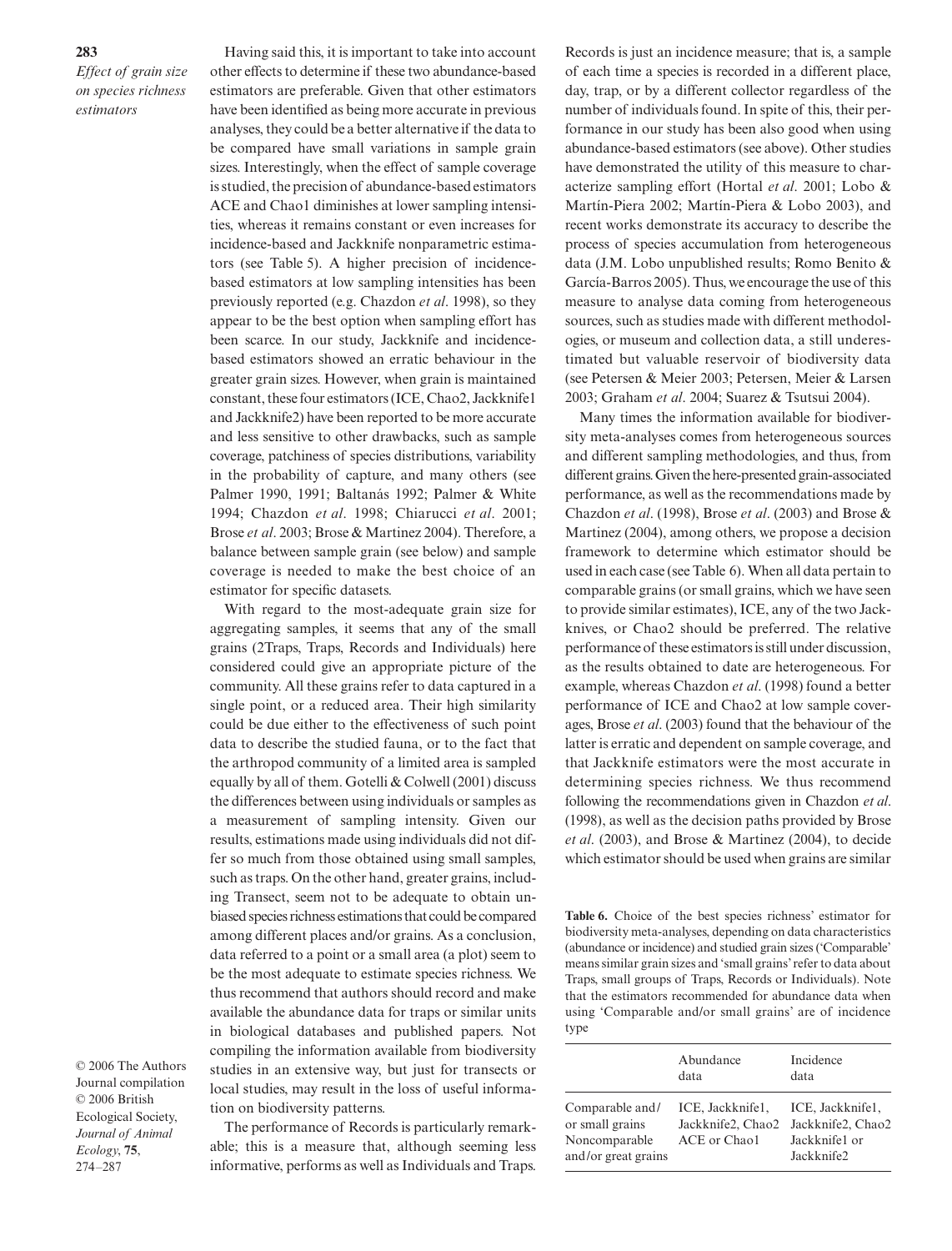or comparable. However, when grains are heterogeneous, and, specially, when analysing data from large grain sizes, such as islands, regions, or forest remnants, all these estimators lose accuracy, thus producing a grain-related effect in the estimated richness scores. Being data on abundance available, the precision of ACE and/or Chao1 in our study make them the best choice. However, both estimators give a lower bound to species richness (O'Hara 2005), producing only conservative estimates. Moreover, abundance data are not usually available, as checklists from different land patches and/or regions are the only information available (see, e.g. the butterfly data of Ricketts *et al*. 1999; used by Rosenzweig *et al*. 2003). In those cases where incidence estimators are needed, we recommend the use of any of the Jackknife estimators, as both seem to be less affected by grain size than ICE and Chao1. Here, the decision framework provided by Brose *et al*. (2003), and Brose & Martinez (2004) could help to decide which Jackknife estimator best suits the available data.

#### **Concluding remarks**

Chao1 and ACE estimators are highly precise with respect to grain variations. Abundance data will allow the direct comparison of species richness scores estimated from different grains using these two estimators. However, they present several drawbacks, so we provide a framework to decide which estimator should be preferred in each case, within the six that performed best in our study (ACE, ICE, Chao1, Chao2, Jackknife1 and Jackknife2). Although it is desirable to obtain a general agreement on using a single measure to estimate species richness (to allow the comparison of different works), their performance varies between data and cases (see Walther & Moore 2005). Thus, we also recommend providing the results of these six measures as a common addition to the results of biodiversity studies.

With regard to the selection of grain size, the smaller grains (from Pairs of Traps to Individuals, which usually may correspond to the real sample units applied in the field) seem to produce the most precise and unbiased estimations. Therefore, we recommend use of these grains for biodiversity estimations. It is also important to remark on the good performance of Records (Martín-Piera & Lobo 2003), a measure that could be applied to most of the primary biodiversity data, with no information on sampling effort associated, currently stored in old collections and classic literature.

## **Acknowledgements**

© 2006 The Authors Journal compilation © 2006 British Ecological Society, *Journal of Animal Ecology*, **75**, 274–287

The authors wish to thank Alberto Jiménez Valverde, Jorge M. Lobo, Pedro Cardoso, Bruno A. Walther, Robert Colwell, Anne Chao and one anonymous referee for their suggestions, discussions and critical review, and to Rafael Zardoya (Museo Nacional de Ciencias Naturales) for his kind help to use a Mac computer for computing the Individuals curve. We are also

indebted to all the taxonomists who helped identify the morphospecies: H. Enghoff, F. Ilharco, V. Manhert, J. Ribes, A.R.M. Serrano and J. Wunderlich, and to J. Amaral, A. Arraiol, E. Barcelos, P. Cardoso, P. Gonçalves, S. Jarroca, C. Melo, F. Pereira, H. Mas i Gisbert, A. Rodrigues, L. Vieira and A. Vitorino for their contribution to field and/or laboratory work. Funding for field data collecting was provided by 'Direcção Regional dos Recursos Florestais' ('Secretaria Regional da Agricultura e Pescas') through the Project 'Reservas Florestais dos Açores: Cartografia e Inventariação dos Artrópodes Endémicos dos Açores' (PROJ. 17.01-080203). This work was also supported by Project ATLANTICO, financed by European Community program INTERREG III B. JH was supported by a Portuguese FCT (Fundação para a Ciência e Tecnologia) grant (BPD/20809/2004), and also by the Fundación BBVA project 'Yámana – Diseño de una red de reservas para la protección de la biodiversidad en América del Sur Austral utilizando modelos predictivos de distribución con taxones hiperdiversos', the Spanish MEC project CGL2004-0439/BOS and the FCT Center CITAA. CG was supported by a FCT grant (BD/11049/2002).

#### **References**

- Baltanás, A. (1992) On the use of some methods for the estimation of species richness. *Oikos*, **65**, 484–492.
- Borges, P.A.V. (1999) A list of arthropod species of sown and semi-natural pastures of three Azorean islands (S. Maria, Terceira and Pico) with some conservation remarks. *Açoreana*, **9**, 13–34.
- Borges, P.A.V. & Brown, V.K. (2003) Estimating species richness of arthropods in Azorean pastures: the adequacy of suction sampling and pitfall trapping. *Graellsia*, **59**, 7– 24.
- Borges, P.A.V., Aguiar, C., Amaral, J., Amorim, I.R., André, G., Arraiol, A., Baz, A., Dinis, F., Enghoff, H., Gaspar, C., Ilharco, F., Mahnert, V., Melo, C., Pereira, F., Quartau, J.A., Ribeiro, S., Ribes, J., Serrano, A.R.M., Sousa, A.B., Strassen, R.Z., Vieira, L., Vieira, V., Vitorino, A. & Wunderlich, J. (2005a) Ranking protected areas in the Azores using standardized sampling of soil epigean arthropods. *Biodiversity and Conservation*, **14**, 2029–2060.
- Borges, P.A.V., Vieira, V., Dinis, F., Jarroca, S., Aguiar, C., Amaral, J., Aarvik, L., Ashmole, P., Ashmole, M., Amorim, I.R., André, G., Argente, M.C., Arraiol, A., Cabrera, A., Diaz, S., Enghoff, H., Gaspar, C., Gisbert, H.M., Gonçalves, P., Lopes, D.H., Melo, C., Mendonça, E.P., Mota, J.A., Oliveira, O., Oromí, P., Pereira, F., Pombo, D.T., Quartau, J.A., Ribeiro, S.P., Rodrigues, A.C., Santos, A.M.C., Serrano, A.R.M., Simões, A.M.A., Soares, A.O., Sousa, A.B., Vieira, L., Vitorino, A. & Wunderlich, J. (2005b) List of the arthropods (Arthropoda). *A List of the Terrestrial Fauna (Mollusca and Arthropoda) and Flora (Bryophyta, Pteridophyta and Spermatophyta) from the Azores*(eds P.A.V. Borges, R. Cunha, R. Gabriel, A.F. Martins, L. Silva & V. Vieira), pp. 163–221. Direcção Regional de Ambiente and Universidade dos Açores, Horta, Angra do Heroísmo and Ponta Delgada.
- Borges, P.A.V., Lobo, J.M., Azevedo, E.B., Gaspar, C., Melo, C. & Nunes, V.L. (2006) Invasibility and species richness of island endemic arthropods: a general model of endemic vs. exotic species. *Journal of Biogeography*, **33**, 169–187.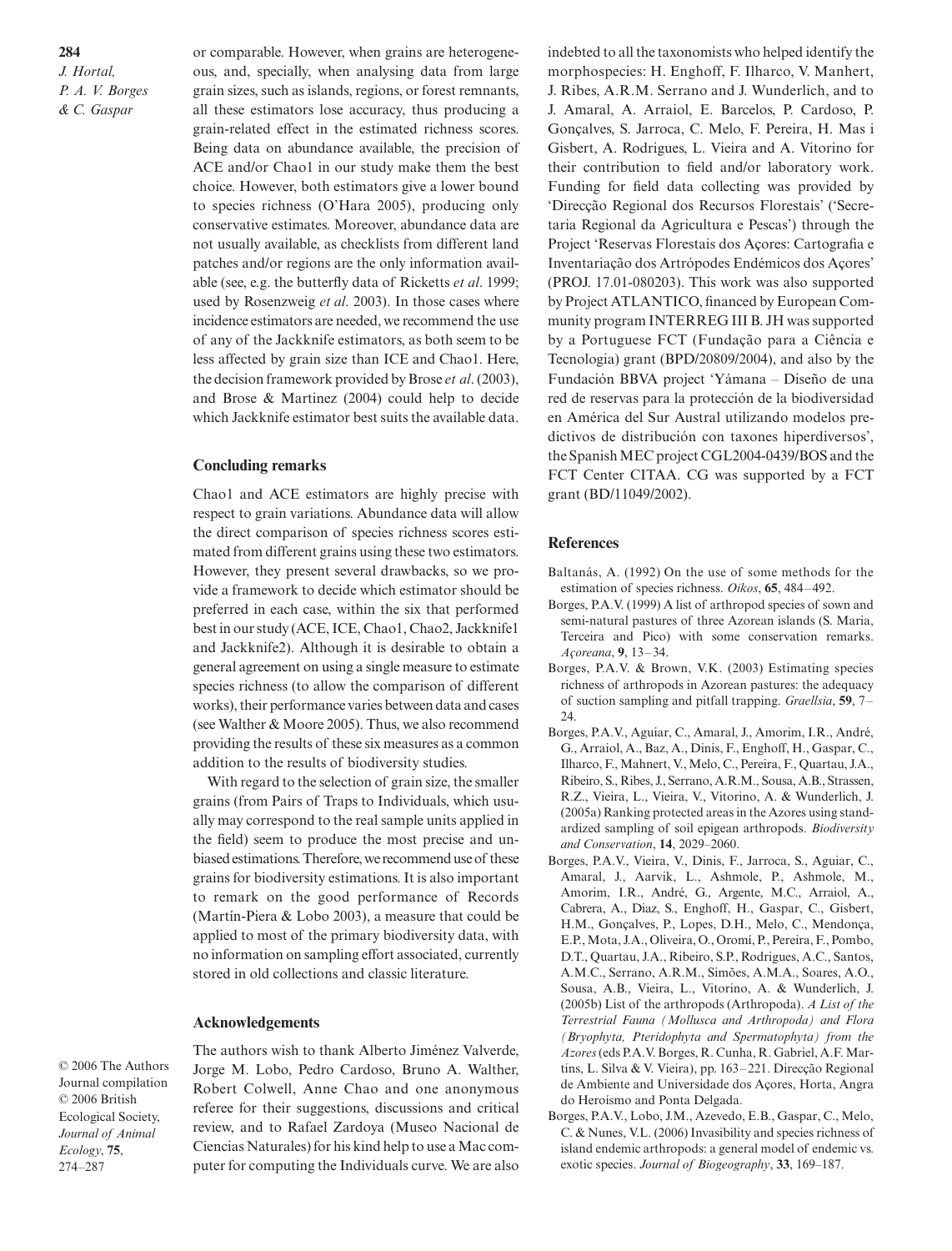- Brose, U. (2002) Estimating species richness of pitfall catches by non-parametric estimators. *Pedobiologia*, **46**, 101–107.
- Brose, U. & Martinez, N.D. (2004) Estimating the richness of species with variable mobility. *Oikos*, **105**, 292–300.
- Brose, U., Martinez, N.D. & Williams, R.J. (2003) Estimating species richness: sensitivity to sample coverage and insensitivity to spatial patterns. *Ecology*, **84**, 2364–2377.
- Brown, J.H., Ernest, S.K.M., Parody, J.M. & Haskell, J.P. (2001) Regulation of diversity: maintenance of species richness in changing environments. *Oecologia*, **126**, 321– 332.
- Brown, R.F. & Mayer, D.G. (1988) Representing cumulative germination. 2. The use of the Weibull function and other empirically derived curves. *Annals of Botany*, **61**, 127– 138.
- Burnham, K.P. & Overton, W.S. (1979) Robust estimation of population size when capture probabilities vary among animals. *Ecology*, **60**, 927–236.
- Chao, A. (1984) Non-parametric estimation of the number of classes in a population. *Scandinavian Journal of Statistics*, **11**, 265–270.
- Chao, A. (1987) Estimating the population size for capturerecapture data with unequal catchability. *Biometrics*, **43**, 783–791.
- Chao, A. & Bunge, J. (2002) Estimating the number of species in a stochastic abundance model. *Biometrics*, **58**, 531–539.
- Chao, A. & Lee, S.-M. (1992) Estimating the number of classes via sample coverage. *Journal of the American Statistical Association*, **87**, 210–217.
- Chao, A. & Shen, T.-J. (2003–05) *Program SPADE (Species Prediction and Diversity Estimation)*. *Program and*. User's Guide published at <http://chao.stat.nthu.edu.tw>
- Chao, A., Hwang, W.-H., Chen, Y.-C. & Kuo, C.-Y. (2000) Estimating the number of shared species in two communities. *Statistica Sinica*, **10**, 227–246.
- Chazdon, R.L., Colwell, R.K., Denslow, J.S. & Guariguata, M.R. (1998) Statistical methods for estimating species richness of woody regeneration in primary and secondary rain forests of NE Costa Rica. *Forest Biodiversity Research, Monitoring and Modeling: Conceptual Background and Old World Case Studies* (eds F. Dallmeier & J.A. Comiskey), pp. 285–309. Parthenon Publishing, Paris.
- Chiarucci, A., Enright, N.J., Perry, G.L.W., Miller, B.P. & Lamont, B.B. (2003) Performance of nonparametric species richness estimators in a high diversity plant community. *Diversity and Distributions*, **9**, 283–295.
- Chiarucci, A., Maccherini, S. & De Dominicis, V. (2001) Evaluation and monitoring of the flora in a nature reserve by estimation methods. *Biological Conservation*, **101**, 305– 314.
- Clench, H. (1979) How to make regional fists of butterflies: some thoughts. *Journal of the Lepidopterists' Society*, **33**, 216–231.
- Colwell, R.K. (2004) *Estimates: Statistical Estimation of Species Richness and Shared Species from Samples*, Version 7. User's Guide and application published at: <http://> purl.oclc.org/estimates. Department of Ecology & Evolutionary Biology, University of Connecticut, Storrs, CT.
- Colwell, R.K. & Coddington, J.A. (1994) Estimating terrestrial biodiversity through extrapolation. *Philosophical Transactions of the Royal Society of London B*, **345**, 101– 118.
- Colwell, R.K., Mao, C.X. & Chang, J. (2004) Interpolating, extrapolating, and comparing incidence-based species accumulation curves. *Ecology*, **85**, 2717–2727.

Journal compilation © 2006 British Ecological Society, *Journal of Animal Ecology*, **75**, 274–287

© 2006 The Authors

- Conroy, M. & Noon, B.R. (1996) Mapping of species richness for conservation of biological diversity: conceptual and methodological issues. *Ecological Applications*, **6**, 763–773.
- Currie, D.J. (1991) Energy and large-scale patterns of animaland plant-species richness. *The American Naturalist*, **137**, 27–49.
- Flather, C.H. (1996) Fitting species-accumulation functions and assessing regional land use impacts on avian diversity. *Journal of Biogeography*, **23**, 155–168.
- Gaston, K.J. (1996) Species richness: measure and measurement. *Biodiversity*. *A Biology of Numbers and Difference* (ed. K.J. Gaston), pp. 77–113. Blackwell Science, Oxford.
- Gaston, K.J. (2000) Global patterns in biodiversity. *Nature*, **405**, 220–227.
- Gaston, K.J. & Blackburn, T.M. (2000) *Pattern and Process in Macroecology*. Blackwell Science, Oxford.
- Gotelli, N.J. & Colwell, R.K. (2001) Quantifying biodiversity: procedures and pitfalls in the measurement and comparison of species richness. *Ecology Letters*, **4**, 379–391.
- Graham, C.H., Ferrier, S., Huettman, F., Moritz, C. & Peterson, A.T. (2004) New developments in museum-based informatics and applications in biodiversity analysis. *Trends in Ecology and Evolution*, **19**, 497–503.
- Gray, J.S., Ugland, K.I. & Lambshead, J. (2004) On species accumulation and species–area curves. *Global Ecology and Biogeography*, **13**, 567–568.
- Gray, J.S., Ugland, K.I. & Lambshead, J. (2005) Species accumulation curves analysed by a class if null models discovered by Arrhenius. *Oikos*, **108**, 263–274.
- He, F. & Legendre, P. (1996) On species–area relations. *The American Naturalist*, **148**, 719–737.
- Heltshe, J. & Forrester, N.E. (1983) Estimating species richness using the jackknife procedure. *Biometrics*, **39**, 1–11.
- Henderson, P.A. & Seaby, R.M.H. (2002) *Species Diversity and Richness V3*·*0*. Pisces Conservation Ltd, Lymington, Hants.
- Hortal, J., Lobo, J.M. & Martín-Piera, F. (2001) Forecasting insect species richness scores in poorly surveyed territories: the case of the Portuguese dung beetles (Col. Scarabaeinae). *Biodiversity and Conservation*, **10**, 1343–1367.
- Hortal, J., Garcia-Pereira, P. & García-Barros, E. (2004) Butterfly species richness in mainland Portugal: predictive models of geographic distribution patterns. *Ecography*, **27**, 68–82.
- van Jaarsveld, A.S., Freitag, S., Chown, S.L., Muller, C., Koch, S., Hull, H., Bellamy, C., Krüger, M., Endrödy-Younga, S., Mansell, M.W. & Scholtz, C.H. (1998) Biodiversity assessment and conservation strategies. *Science*, **279**, 2106–2108.
- Jiménez-Valverde, A. & Hortal, J. (2003) Las curvas de acumulación de especies y la necesidad de evaluar la calidad de los inventarios biológicos. *Revista Ibérica de Aracnología*, **8**, 151–161.
- Jiménez-Valverde, A. & Lobo, J.M. (2005) Determining a combined sampling procedure for a reliable estimation of Araneidae and Thomisidae assemblages (Arachnida, Aranaeae). *Journal of Arachnology*, **33**, 33–42.
- Jiménez-Valverde, A., Jiménez Mendoza, S., Martín Cano, J. & Munguira, M.L. (2006) Comparing relative model fit of several species accumulation functions to local Papilionoidea and Hesperoidea butterfly inventories of Mediterranean habitats. *Biodiversity and Conservation*, **15**, in press.
- Keating, K.A., Quinn, J.F., Ivie, M.A. & Ivie, L. (1998) Estimating the effectiveness of further sampling in species inventories. *Ecological Applications*, **8**, 1239–1249.
- Kerr, J.T. (1997) Species richness, endemism, and the choice of areas for conservation. *Conservation Biology*, **11**, 1094– 1100.
- Koellner, T., Hersperger, A.M. & Wohlgemuth, T. (2004) Rarefaction method for assessing plant species diversity on a regional scale. *Ecography*, **27**, 532–544.
- Lamas, G., Robbins, R.K. & Harvey, D.J. (1991) A preliminary survey of the butterfly fauna of Pakitza, Parque Nacional del Manu, Peru, with an estimate of its species richness. *Publicaciones del Museo de Historia Natural, Universidad Nacional Mayor de San Marcos, Serie a Zoología*, **40**, 1– 19.

# **285**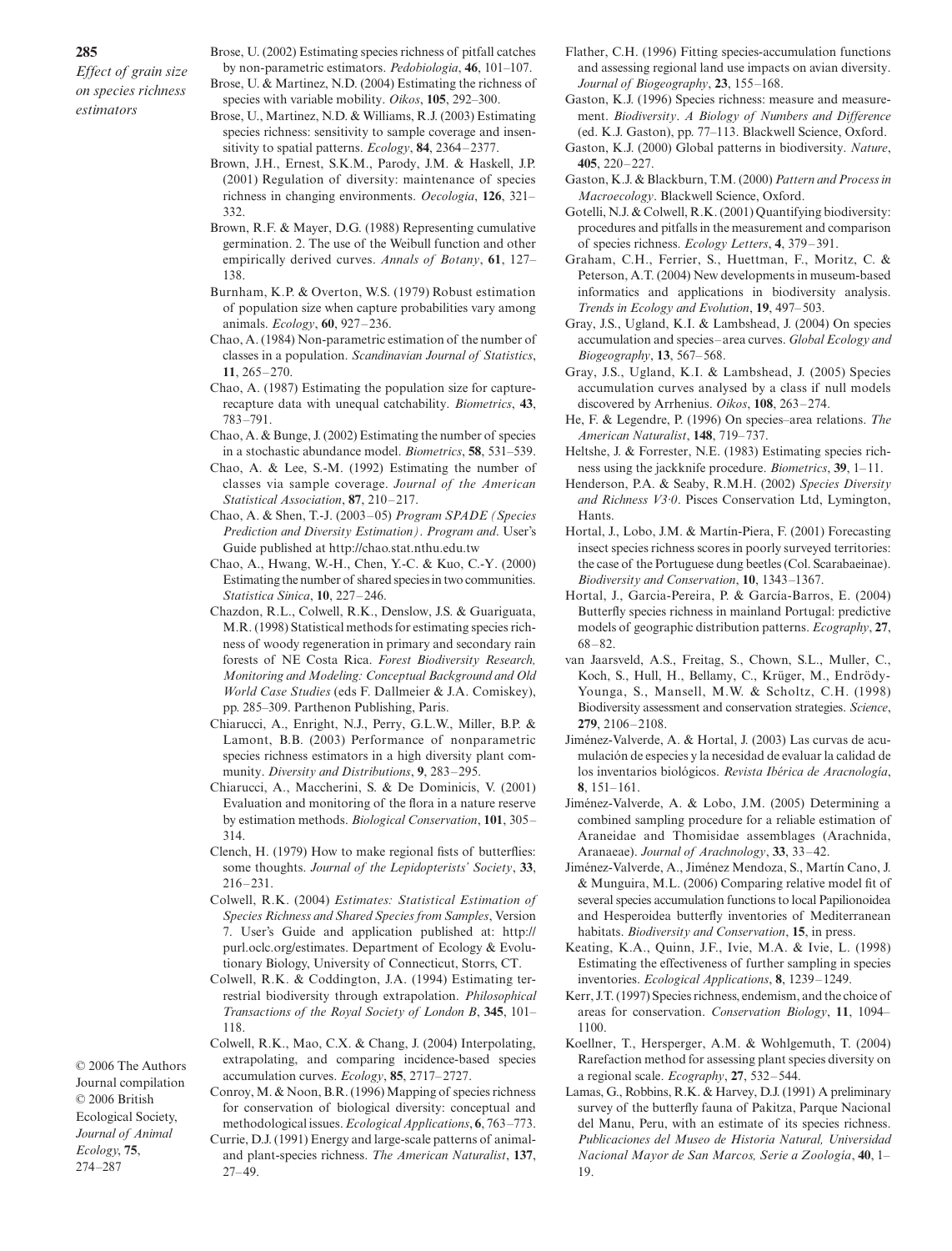- Lee, S.-M. & Chao, A. (1994) Estimating population size via sample coverage for closed capture-recapture models. *Biometrics*, **50**, 88–97.
- Levins, R. (1968) *Evolution in Changing Environments*. Princeton University Press, Princeton, NJ.
- Lobo, J.M. & Martín-Piera, F. (2002) Searching for a predictive model for species richness of Iberian dung beetle based on spatial and environmental variables. *Conservation Biology*, **16**, 158–173.
- Longino, J.T., Coddington, J.A. & Colwell, R.R. (2002) The ant fauna of a tropical rain forest: estimating species richness in three different ways. *Ecology*, **83**, 689–702.
- Margules, C.R., Nicholls, A.O. & Pressey, R.L. (1988) Selecting networks of reserves to maximise biological diversity. *Biological Conservation*, **43**, 63–76.
- Martín-Piera, F. & Lobo, J.M. (2003) Database records as a sampling effort surrogate to predict spatial distribution of insects in either poorly or unevenly surveyed areas. *Acta Entomológica Ibérica e Macaronésica*, **1**, 23–35.
- May, R.M. (1975) Patterns of species abundance and diversity. *Ecology and Evolution of Communities*(eds M.L. Cody & J.M. Diamond), pp. 81–120. Harvard University Press, Harvard, MA.
- Medellín, R.A. & Soberón, J. (1999) Predictions of mammal diversity on four land masses. *Conservation Biology*, **13**, 143–149.
- Melo, A.S., Pereira, R.A.S., Santos, A.J., Shepherd, G.J., Machado, G., Medeiros, H.F. & Sawaya, R.J. (2003) Comparing species richness among assemblages using sample units: why not use extrapolation methods to standardize different sample sizes? *Oikos*, **101**, 398–410.
- Miller, R.I. & Wiegert, R.G. (1989) Documenting completeness, species–area relations, and the species-abundance distribution of a regional flora. *Ecology*, **70**, 16–22.
- Naeem, S., Håkanson, K., Lawton, J.H., Crawley, M.J. & Thompson, L.J. (1996) Biodiversity and plant productivity in a model assemblage of plant species. *Nature*, **368**, 734– 737.
- Nunes, J.C.C. (1999) *A Actividade Vulcânica na ilha do Pico do Plistocénico Superior ao Holocénico: Mecanismo Eruptivo e Hazard Vulcânico*. PhD Thesis, Universidade dos Açores.
- O'Hara, R.B. (2005) Species richness estimators: how many species can dance on the head of a pin? *Journal of Animal Ecology*, **74**, 375–386.
- Oliver, I. & Beattie, A.J. (1993) A possible method for the rapid assessment of biodiversity. *Conservation Biology*, **7**, 562–568.
- Oliver, I. & Beattie, A.J. (1996) Invertebrate morphospecies as surrogates for species: a case study. *Conservation Biology*, **10**, 99–109.
- Palmer, M.W. (1990) The estimation of species richness by extrapolation. *Ecology*, **71**, 1195–1198.
- Palmer, M.W. (1991) Estimating species richness: the secondorder Jackknife reconsidered. *Ecology*, **72**, 1512–1513.
- Palmer, M.W. & White, P.S. (1994) Scale dependence and the species–area relationship. *The American Naturalist*, **144**, 717–740.
- Petersen, F.T. & Meier, R. (2003) Testing species-richness estimation methods on single-sample collection data using the Danish Diptera. *Biodiversity and Conservation*, **12**, 667–686.
- Petersen, F.T., Meier, R. & Larsen, M.N. (2003) Testing species richness estimation methods using museum label data on the Danish Asilidae. *Biodiversity and Conservation*, **12**, 687–701.

© 2006 The Authors Journal compilation © 2006 British Ecological Society, *Journal of Animal Ecology*, **75**, 274–287

- Peterson, A.T. & Slade, N.A. (1998) Extrapolating inventory results into biodiversity estimates and the importance of stopping rules. *Diversity and Distributions*, **4**, 95–105.
- Pielou, E.C. (1975). *Ecological Diversity*. Wiley Interscience, New York.
- Pielou, E.C. (1977) *The Interpretation of Ecological Data*. John Wiley & Sons, New York.
- Raaijmakers, J.G.W. (1987) Statistical analysis of the Michaelis-Menten equation. *Biometrics*, **43**, 793–803.
- Ricketts, T.H., Dinerstein, E., Olson, D.M., Loucks, C., Eichbaum, W., Kavanagh, K., Hedao, P., Hurley, P., Carney, K.M., Abel, R. & Walters, S. (1999) *Terrestrial Ecoregions of North America: a Conservation Assessment*. Island Press, Washington DC.
- Romo Benito, H. & García-Barros, E. (2005) Distribución e intensidad de los estudios faunísticos sobre mariposas diurnas en la Península Ibérica e Islas Baleares (Lepidoptera, Papilionoidea y Hesperoidea). *Graellsia*, **61**, 37–50.
- Rosenzweig, M.L., Turner, W.R., Cox, J.G. & Ricketts, T.H. (2003) Estimating diversity in unsampled habitats of a biogeographical province. *Conservation Biology*, **17**, 864– 874.
- Scheiner, S.M. (2003) Six types of species–area curves. *Global Ecology and Biogeography*, **12**, 441–447.
- Scheiner, S.M. (2004) A mélange of curves further dialogue about species–area relationships. *Global Ecology and Biogeography*, **13**, 479–484.
- Scheiner, S.M., Cox, S.B., Willig, M.R., Mittelbach, G.G., Osenberg, C. & Kaspari, M. (2000) Species richness, species–area curves, and Simpson's paradox. *Evolutionary Ecology Research*, **2**, 791–802.
- Shen, T.-J., Chao, A. & Lin, C.-F. (2003) Predicting the number of new species in further taxonomic sampling. *Ecology*, **84**, 798–804.
- Silva, L., Pinto, N., Press, B., Rumsey, F., Carine, M., Henderson, S. & Sjögren, E. (2005) Vascular plants (Pteridophyta and Spermatophyta). *A List of the Terrestrial Fauna (Mollusca and Arthropoda) and Flora (Bryophyta, Pteridophyta and Spermatophyta) from the Azores* (eds P.A.V. Borges, R. Cunha, R. Gabriel, A.F. Martins, L. Silva & V. Vieira), pp. 133–155. Direcção Regional de Ambiente and Universidade dos Açores, Horta, Angra do Heroísmo and Ponta Delgada.
- Smith, E.P. & van Belle, G. (1984) Nonparametric estimation of species richness. *Biometrics*, **40**, 119–129.
- Soberón, J. & Llorente, J. (1993) The use of species accumulation functions for the prediction of species richness. *Conservation Biology*, **7**, 480–488.
- Sokal, R.R. & Rohlf, F.J. (1995) *Biometry*, 3rd edn. W.H. Freeman and Company, New York.
- Sørensen, L.L., Coddington, J.A. & Scharff, N. (2002) Inventorying and estimating subcanopy spider diversity using semiquantitative sampling methods in an afromontane forest. *Environmental Entomology*, **31**, 319–330.
- StatSoft, I. (2001) STATISTICA (data analysis software system). StatSoft, Inc., Tulsa, OK.
- Suarez, A.V. & Tsutsui, N.D. (2004) The value of museum collections for research and society. *Bioscience*, **54**, 66– 74.
- Tilman, D., Wedin, D. & Knops, J. (1996) Productivity and sustainability influenced by biodiversity in grassland ecosystems. *Nature*, **379**, 718–720.
- Turner, W.R., Leitner, W. & Rosenzweig, M.L. (2000) *Ws2m*. *Software for the Measurement and Analysis of Species Diversity*, Version 3·2 (beta). User's Guide and application published at: [http://eebweb.arizona.edu/diversity/.3·2](http://eebweb.arizona.edu/diversity/.3�2) (beta) edn. Department of Ecology & Evolutionary Biology, University of Arizona, Tucson, AZ.
- Turquin, M.-J. (1973) Une biocenose cavernicole originale pour le Bugey: Le puits de Rappe. *Commptes Rendus 96e Congresse Naturel Sociétès Savantes, Toulouse 1971, Sciences*, 3, pp. 235–256.
- Ugland, K.I., Gray, J.S. & Ellingsen, K.E. (2003) The speciesaccumulation curve and estimation of species richness. *Journal of Animal Ecology*, **72**, 888–897.
- Walther, B.A., Cotgreave, P., Gregory, R.D., Price, R.D. & Clayton, D.H. (1995) Sampling effort and parasite species richness. *Parasitology Today*, **11**, 306–310.

**286**